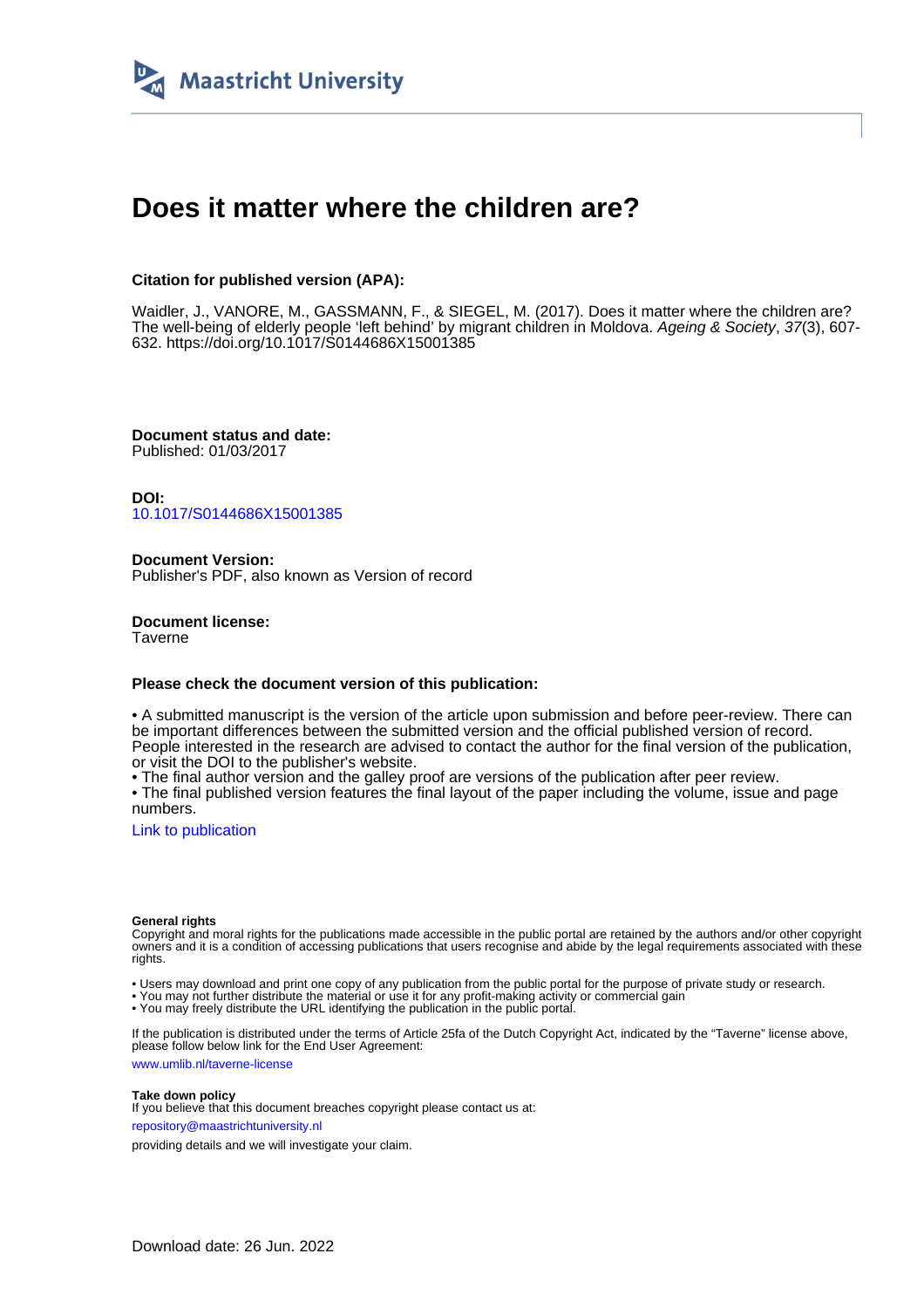# Does it matter where the children are? The wellbeing of elderly people 'left behind' by migrant children in Moldova

## JENNIFER WAIDLER\*, MICHAELLA VANORE\*, FRANZISKA GASSMANN\* and MELISSA SIEGEL\*

## **ABSTRACT**

This paper empirically evaluates the wellbeing of elderly individuals 'left behind' by their adult migrant children in Moldova. Using data from a nationally representative household survey conducted in  $2011-12$  in Moldova, the wellbeing outcomes of elderly individuals aged 60 and older with and without adult children living abroad are compared  $(N=1,322)$ . A multi-dimensional wellbeing index is constructed on the basis of seven indicators within four dimensions of wellbeing: physical health, housing, social wellbeing and emotional wellbeing. Probit regressions are used to predict the probability of an elderly individual being considered well in each indicator and then on total index level. The results reveal that elderly persons with an adult migrant child have a higher probability of being well in one physical health indicator. Following correction for the selectivity of migration using an instrumental variable approach, however, the migration of an adult child is no longer found to predict significantly the wellbeing of their elderly parents in any dimension, suggesting that migration bears limited consequences for elderly wellbeing.

**KEY WORDS**-migration, elderly, wellbeing, multi-dimensional wellbeing, Moldova.

#### Introduction

Over the past decades, simultaneous demographic, social and economic transitions have incited growing research on how patterns of resource transfers between adult children and their ageing parents have changed (Agree, Biddlecom and Valente 1999; Frankenberg, Lillard and Willis 2004). One such transition addressed within gerontology research is the increasing spatial dispersion of kin through internal and international migration, yet the issue of transnational care – care-giving across political and geographical

\* Maastricht Graduate School of Governance, Maastricht University, The Netherlands.

607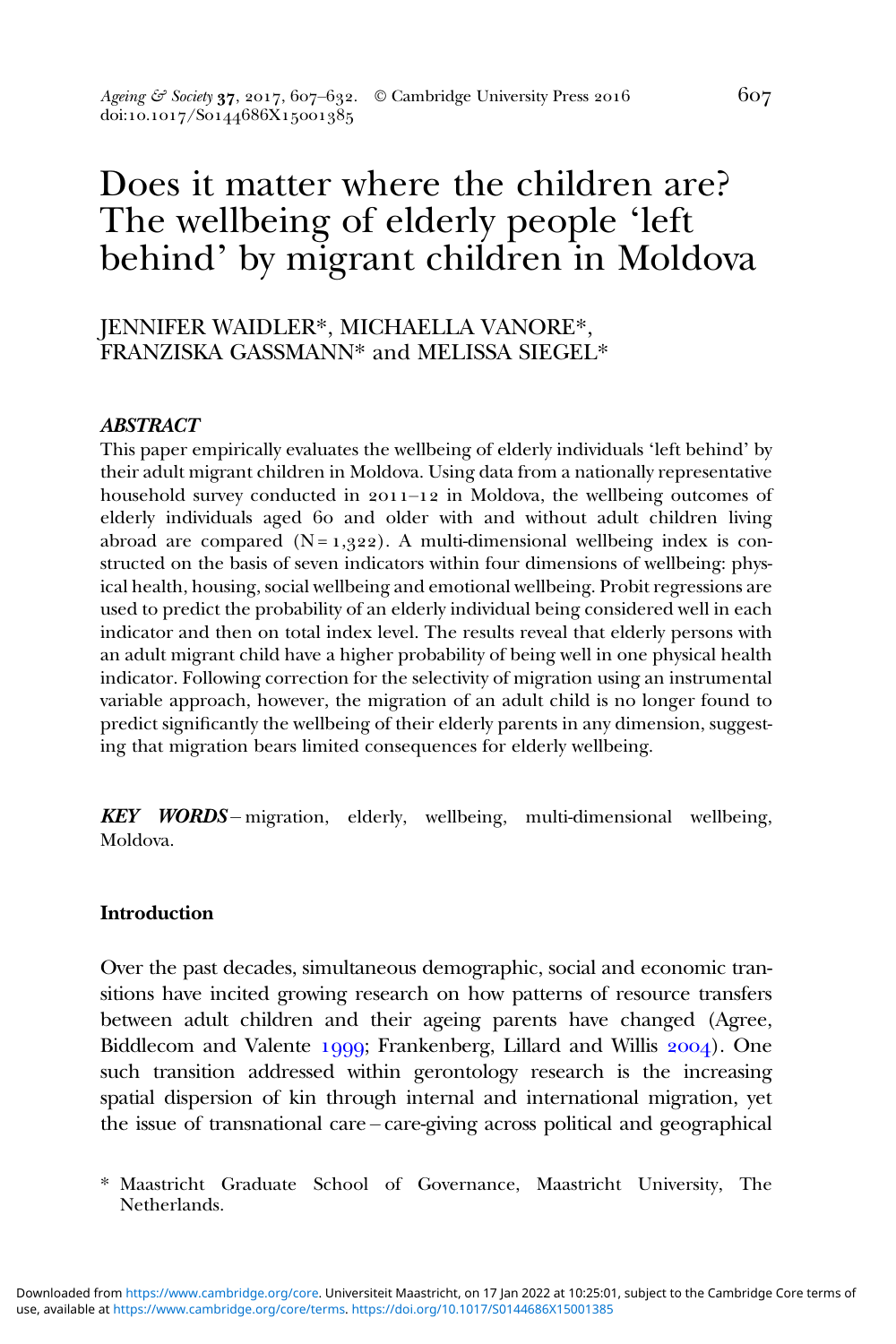spaces – has remained under-addressed in much literature on ageing and intergenerational care (Baldassar  $2007$ ; Zechner  $2008$ ). More limited still is research on the intersection among care-giving, migration and elderly wellbeing.

Despite the acknowledgement that the family provides an essential source of old-age support, research on the relationship between the migration of adult children and elderly wellbeing outcomes is scarce (Frankenberg, Lillard and Willis  $2004$ ). Much literature on migration and elderly wellbeing has explored how long-distance elder-care is practised (Baldassar  $2007$ ; Baldassar and Baldock  $2000$ ; Zechner  $2008$ ) rather than on how such transnational family arrangements influence the wellbeing of elderly individuals separated from their migrant kin. There are several notable exceptions: King and Vullnetari  $(2006)$ , writing in Albania, and Grant, Falkingham and Evandrou  $(2009)$ , writing in Moldova, for instance, have explored the emotional wellbeing of elderly individuals following the migration of adult children through qualitative narratives. Other studies conducted in countries as far-flung as Mexico (Antman 2010) and Cambodia (Zimmer and Knodel  $2013$ ) have used quantitative methods to model the potential impacts of child migration on the physical health and care of their elderly parents. These contributions have added essential evidence to the study of elderly wellbeing in transnational family contexts, but they reveal a marked absence of research on the links between adult child migration and elderly wellbeing as a holistic concept.

This article builds on this past research by assessing the impact of adult child migration on the multi-dimensional wellbeing of elderly parents who remain in Moldova. Moldova provides an excellent case study through which migration and elderly wellbeing can be studied given the sheer scale of the emigration from the country coupled with limited availability of public- and market-based elder-care. Since the late 1990s, Moldova has experienced persistent, large-scale emigration. By 2010, it was estimated that 21.5 per cent of the population resided abroad (Ratha, Mohapatra and Silwal  $2011$ ). Men constituted both greater stocks of emigrants abroad and the largest share of flows (estimated at  $63.7\%$  of all outgoing migrants in 2010), but women have increasingly entered international migration and outnumber men among migrants destined for European Union countries such as Italy (International Organisation for Migration 2012). The growing pace of female emigration has raised concerns over elder-care, as the family – chiefly female kin – often provides both regular and instrumental care to elderly individuals given the absence of appropriate institutional structures to support the ageing population (Grant, Falkingham and Evandrou  $2009$ ).

Using data derived from a nationally representative household survey conducted across all regions of Moldova (except Transnistria) in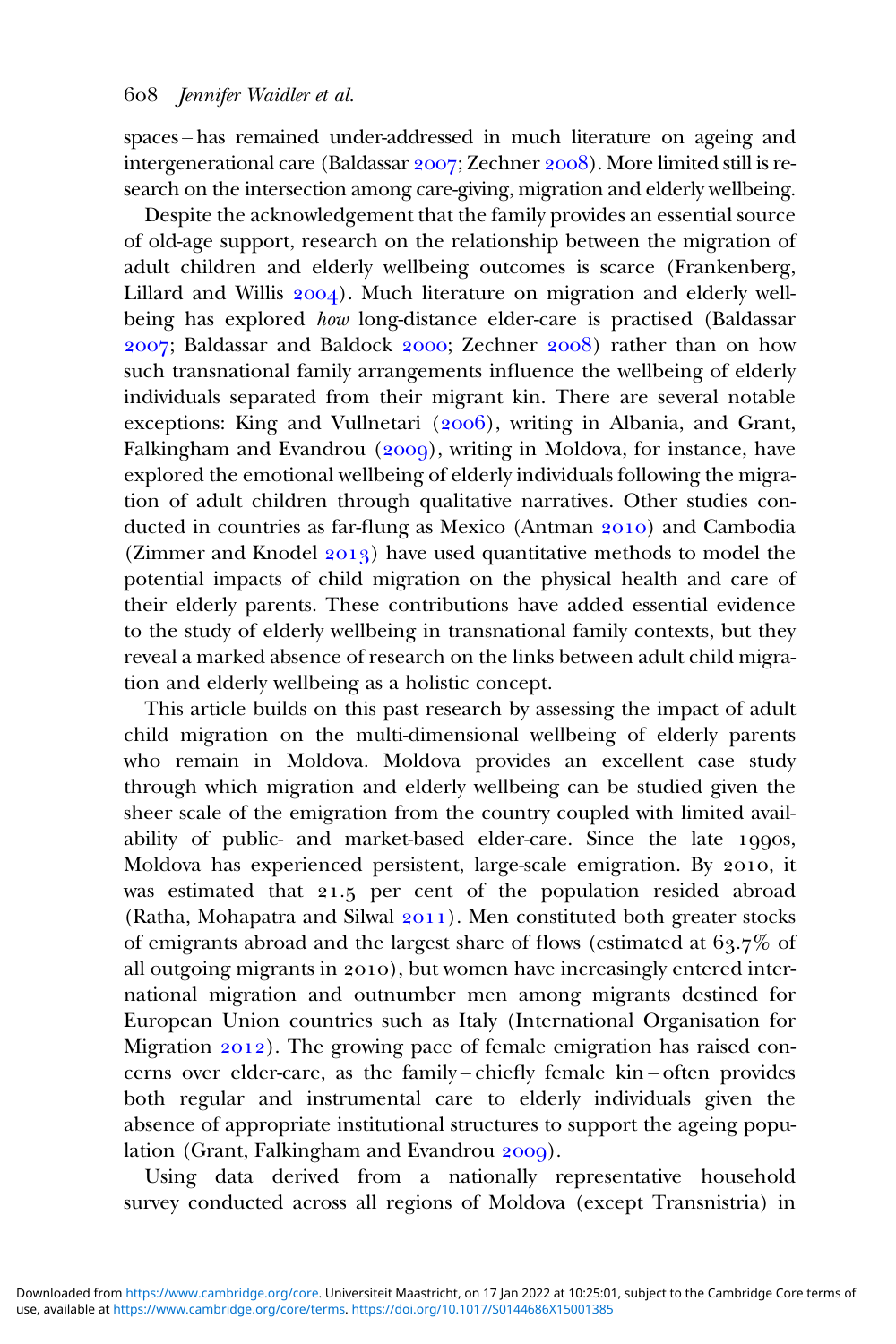$2011-12$ , this paper empirically evaluates how the migration of an adult child impacts different dimensions of elderly wellbeing using a multi-dimensional wellbeing index. In evaluating the relationship between adult child migration and different indicators and dimensions of elderly wellbeing, the analysis reveals that the physical absence of an adult child rarely corresponds to significantly worse elderly wellbeing outcomes – and that the physical distance between an ageing individual and potential sources of care does not affect all aspects of wellbeing equally.

## Conceptualisation of elderly wellbeing

Central to this research is understanding what 'wellbeing' actually entails. A significant volume of gerontology research has addressed the concept of quality of life (QOL; for a discussion of the use of the term, see Dijkers ). In recognising that QOL is strongly linked to inner perceptions about expectations and achievements, and thus difficult to capture in quantitative assessments using standardised measurement tools, the term wellbeing is preferred here.

The concept of wellbeing – or its counter term, deprivation – provides many conceptual advantages in understanding wellness in later life, particularly when connected to conceptual frameworks such as the capabilities approach. Formulated as an alternative to uni-dimensional, utilisationmaximising approaches to deprivation or poverty, the capabilities approach regards deprivation as a multifaceted dilemma resulting from an individual's limited 'capabilities' to achieve a desired end. Rather than emphasising end 'functionings', such as being materially well-off, for instance, the capabilities approach views the capabilities an individual has to achieve that end – such as access to employment – as essential for cultivating wellbeing (Robeyns  $2005$ ; Sen 1993). Wellbeing is inherently multi-dimensional in this approach, as an individual's sense of worth and fulfilment spans many domains of life. Deprivation in any number of dimensions can thus result in the failure of an individual to achieve wellbeing (Alkire  $2002$ ; Alkire and Foster  $2011$ ; Robeyns  $2005$ ; Sen  $1003$ ).

A concept of multi-dimensional wellbeing based on the capabilities approach recognises that wellbeing is inherently tied to an individual's stage in the lifecycle and corresponding changes to the set of capabilities available to them. These conceptual advantages are offset by a practical limitation, however: the capabilities approach does not define components of wellbeing. The literature on elderly QOL, particularly in health-care and geriatric treatment settings, can provide better guidance. Within the QOL literature, wellbeing in older age has been described as spanning several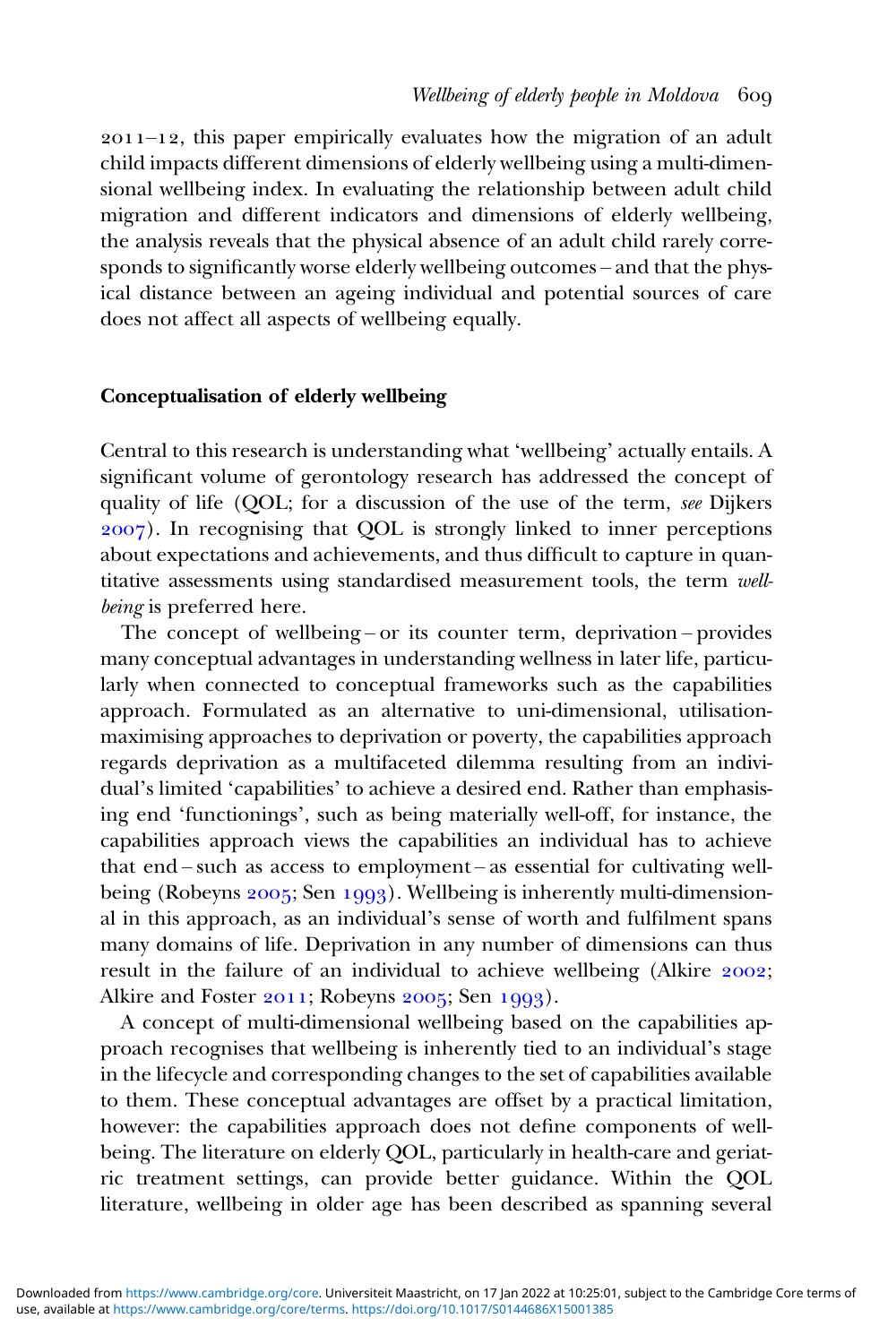dimensions, including: physical health; mobility; social connectedness and the ability to maintain meaningful relationships; emotional wellbeing, including life satisfaction and self-esteem; and material security, including housing and economic stability (see e.g. Brown and Brown  $2004$ ; Cummins  $1996, 1999$ ; Dijkers 2007; Farquhar  $1995$ ; Fillenbaum  $1984$ ; George and Bearon  $1980$ ). The literature has highlighted that these dimensions are overlapping, with interdependencies among dimensions of wellbeing growing closer as an individual ages. For instance, essential functions like maintaining independence – the ability to perform self-care tasks such as eating and using the toilet (Fillenbaum  $1084$ ) – have direct impacts on the ability to maintain wellness in other domains. Deteriorating physical health, which can be associated with a decline in the capacity to engage in social life and in relationships, can correspond to decreased emotional wellbeing (Ward, Barnes and Gahagan 2012).

The interconnectedness among functionings has given rise to the concept of functional wellness, within which researchers and care-givers have identified five basic dimensions of elderly wellbeing: activities of daily living and associated necessary standards of mobility, mental health, physical health, and social and economic functioning (Fillenbaum  $1984$ ). These domains have been used in several instruments for measuring elderly wellbeing and poverty, including the Gallup-Healthways Wellbeing Index (Coughlin  $2010$ ) and the elderly wellbeing index developed by the Stanford Center on Longevity (Kaneda, Lee, and Pollard 2011).

Based on the concept of multi-dimensional wellbeing derived from the capabilities approach and the domains of wellbeing identified in QOL literature, the definition of elderly wellbeing used here is the following:

Wellbeing is a multi-dimensional state of personal being comprised of both self-assessed (subjective) and externally assessed (objective) positive outcomes across four realms of opportunity: physical health, emotional health, housing and social wellbeing.

This definition recognises that there are a multitude of factors within an individual's life that contribute to the achievement of wellbeing. These elements are seldom context independent and static, changing not only with age but as the result of other complex processes. Migration is one such process that alters the context in which individuals function, but its effects are not universal and homogenous.

## Migration and elderly wellbeing

The achievement of multi-dimensional wellbeing and the availability of resources and care, particularly that provided by the family, are deeply connected. Even in countries with market or public provision of care for ageing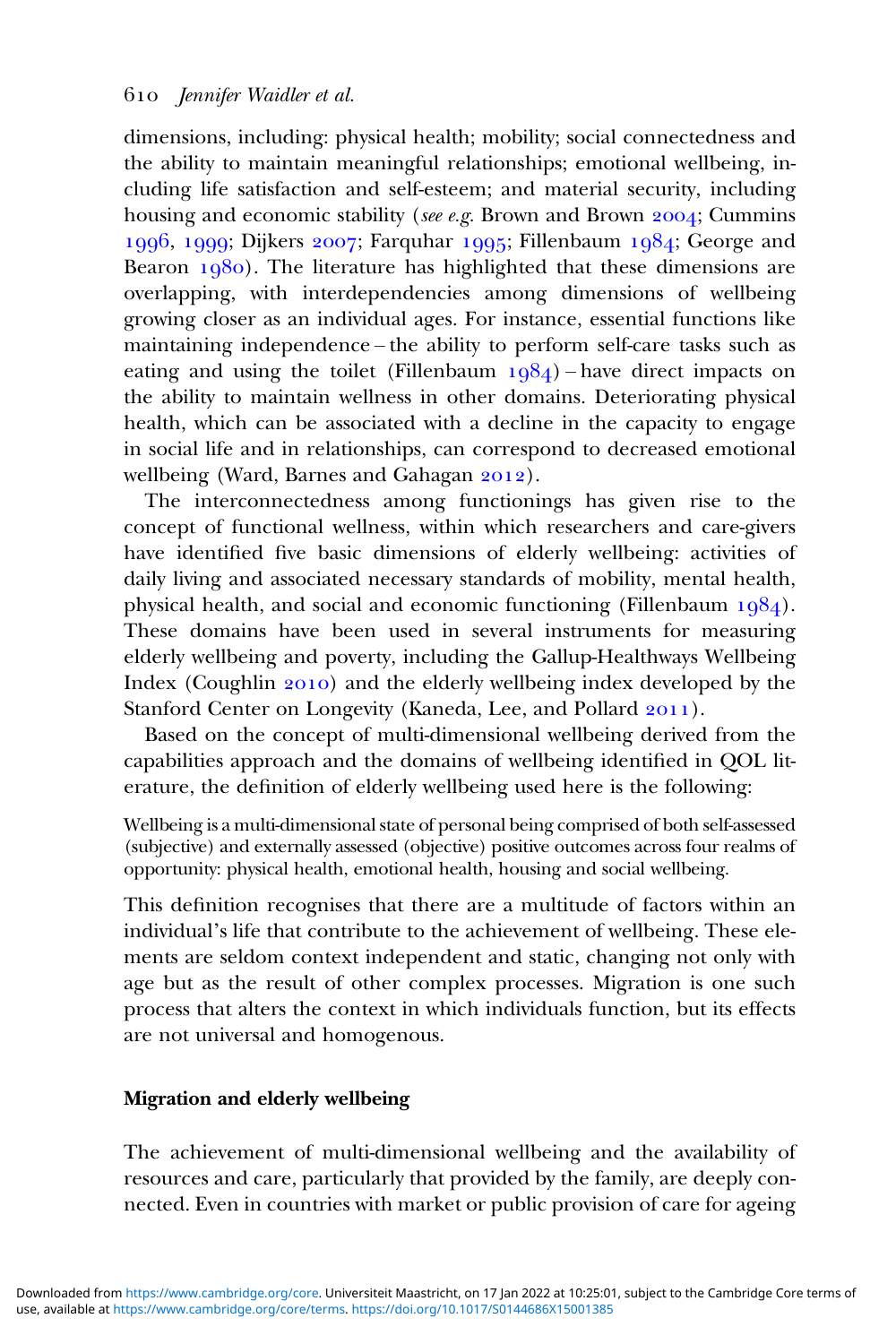individuals, adult children can provide important sources of support to their ageing parents, including social or emotional support, financial assistance and practical, hands-on assistance (Kalmijn and Saraceno  $2008$ ). Physical proximity is not a precondition for intergenerational support exchanges, but transnational care may imply different types of support and different means of its provision. As noted by Baldassar, Baldock and Wilding  $(2007)$ , transnational care-giving can and does occur, but it is subject to different constraints than care provided locally or translocally (i.e. within the same country but at a distance). Challenges include not only physical distance but also legal regimes that affect possibilities for physical visits, the availability of telecommunication services that facilitate exchange, and differences in health-care infrastructures between countries of origin and residence, among other factors (Baldassar, Baldock and Wilding 2007). Given these unique features, individuals providing care transnationally may provide less direct support, such as physical assistance, and instead provide emotional support or may organise and prioritise the care needs to be met by someone in closer physical proximity to the recipient  $(Zechner 2008)$ .

The international migration of an adult child, and the change in care such migration may imply, could affect the wellbeing outcomes of elderly parents remaining in the home country in both positive and negative ways. Kanaiaupuni  $(2000)$ , for instance, found that the international migration of adult children from Mexico corresponded to disruptions in traditional living arrangements, increasing the number of older individuals residing independently. The transition from residing in a multigenerational household to living alone could involve trade-offs in the resources the parents of migrants have at their disposal. For instance, the receipt of remittances could increase the financial resources available to a parent, enabling greater expenditure on medicines and other health inputs, yet the physical absence of a child could imply decreased support for routine physical activities (Kanaiaupuni 2000). Another study in Mexico by Antman (2010) found that the migration of adult children corresponded to distinctly negative physical health outcomes for their ageing parents. Among the sample of elderly individuals included in the study, those with migrant children reported higher levels of physical and emotional health deterioration and were more likely to have suffered from heart attack or stroke since the migration of a child. Antman cautioned that the link between reduced physical health and the migration of a child should be more robustly tested and confirmed, but the preliminary evidence suggests a relationship between the absence of a child through migration and reduced physical wellbeing.

Other research has addressed the potential consequences of a child's migration for the social and emotional wellbeing of their parents. In interviews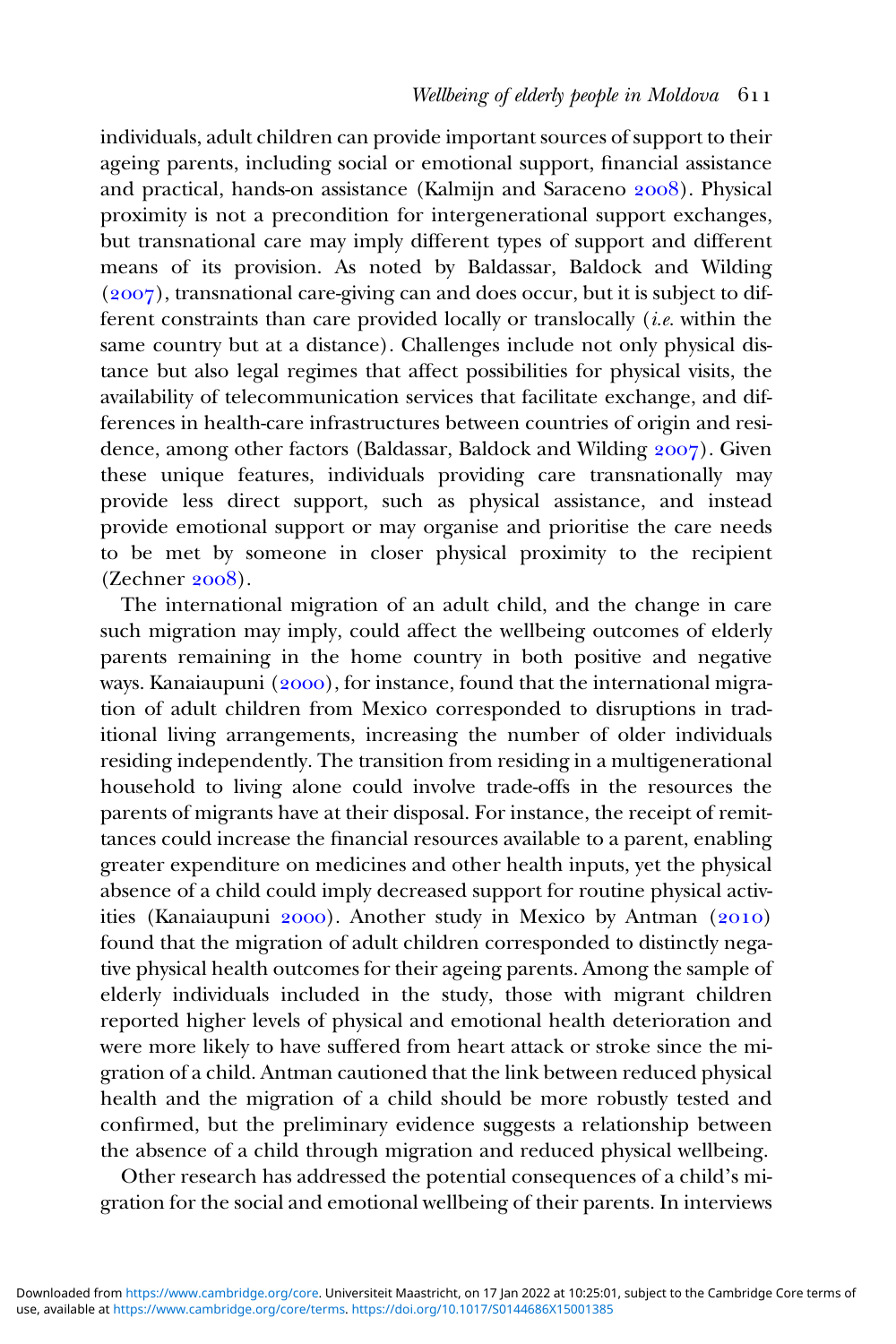conducted among older parents with migrant children in Albania, King and Vullnetari found that while migrant children still provided many forms of support to their ageing parents – including financial assistance, emotional support through telephone calls and physical assistance during return visits – older parents experienced losses in 'the anticipated privileges and roles of old age, above all those of grand-parenting and those that require physical proximity' (2006:  $808$ ). The inability to participate in family life in older age contributed to feelings of social isolation and loss of selfrespect among those parents with children and grandchildren living abroad. Similar sentiments were documented in a study conducted among older individuals in Moldova with children living abroad (Grant, Falkingham and Evandrou 2009), with some interview respondents speaking of feelings of loss and grief regarding the absence of their children, particularly those residing abroad illegally who would be unable to return to Moldova to attend to their parents on their deathbeds.

In contrast, other studies have found benign or even positive relationships between the migration of an adult child and the wellbeing of their ageing parents. In Cambodia, for instance, Zimmer and Knodel  $(2013)$ found that the movement of an adult child away from the parental home, either to another district in Cambodia or abroad, allowed migrant children to provide better financial support for their parents. The absence of a child did not contribute to the withdrawal of other forms of support, however, as most families had multiple children, and the siblings of a migrant would remain nearby their parents to provide for more immediate physical needs. This signals that the potential consequences of migration for the wellbeing of elderly kin are shaped by the larger care-giving and family context in which migration occurs. A similar finding was suggested in Moldova. Stöhr  $(2013)$ , using the same data-set as the present study, suggested that siblings strategically allocate their time and 'specialise' in either migrating or staying behind to ensure that their parent(s) are not faced with a deficit of care. This may explain why so few negative impacts of migration on elderly wellbeing were found in further analyses. A quantitative assessment of the physical and emotional health of elderly individuals found that the migration of a child did not significantly affect the mental and cognitive health of elderly parents. Migration did correspond, however, to higher body weight, consumption of a more diverse diet, a greater share of time spent sleeping and on leisure activities, and a decrease in time spent on subsistence farming (Böhme, Persian and Stöhr  $2013$ ). Other positive findings have been reported in Thailand, where Abas et al.  $(2009)$  found in an analysis of survey data that older individuals with children living abroad had lower reported rates of depression. The authors caution that such results may reflect a selection effect, in that migrants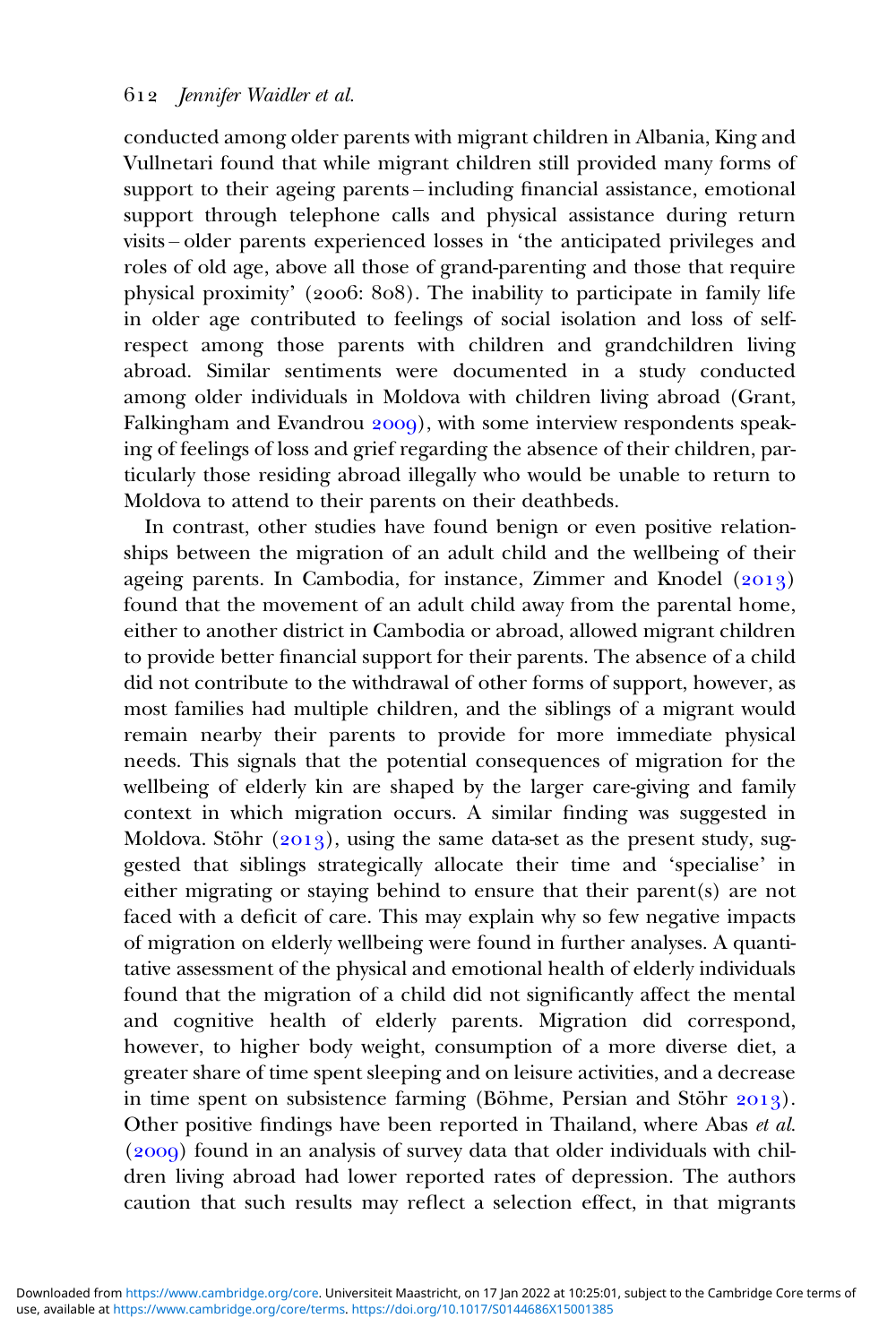are more likely to come from households that have better pre-existing socioeconomic conditions, factors that independently support better mental health in old age.

These studies have added vital insight into how the migration of a child and the wellbeing of older parents may be connected; they also reveal how diverse the impacts of a child's migration may be for different aspects of wellbeing. The results also highlight areas in which the relationship between adult child migration and the wellbeing of their elderly parents remaining in the home country are less well understood. Most of the studies that explored the specific relationship between adult child migration and the wellbeing of their elderly kin focused on only one aspect of wellbeing, such as physical or emotional health, generally in isolation from other aspects of an individual's life that could contribute to an overall sense of wellbeing. Other studies explored the potential impacts of migration on elderly wellbeing through qualitative accounts, which necessarily involved smaller and in some cases selective samples of individuals that disallowed discussion of impact or prevalence. Based on the findings and limitations of prior research, the following analysis therefore explores two interconnected research questions: are there differences in the wellbeing outcomes of elderly individuals with and without adult migrant children, and, if so, what components of wellbeing are most impacted by a child's migration? These research questions are explored by use of a multi-dimensional wellbeing index, which allows the differential impacts of adult child migration on specific aspects of wellbeing to be explored.

#### Data and methodology

#### Data

The following analyses of the impacts of adult child migration on the multidimensional wellbeing of elderly parents remaining in Moldova uses data derived from a nationally representative household survey conducted between September 2011 and February 2012. Data were collected from  $3,255$  households, of which  $1,743$  contained at least one elderly person aged 60 or older. Rather than using the conventional age cut-off of 65 to define an individual as 'elderly', the age of 60 was deemed more appropriate in the Moldovan context given earlier ages of retirement (62 for men and  $57$  for women) and lower life expectancies ( $64$  for men and  $73$  for women). The survey sample was drawn from the Moldovan Labour Force Survey conducted in the second quarter of 2011 and covered all regions of Moldova except Transnistria. Only households with one or more elderly household member (aged  $6o+$ ) or child (aged  $o-18$ ) were considered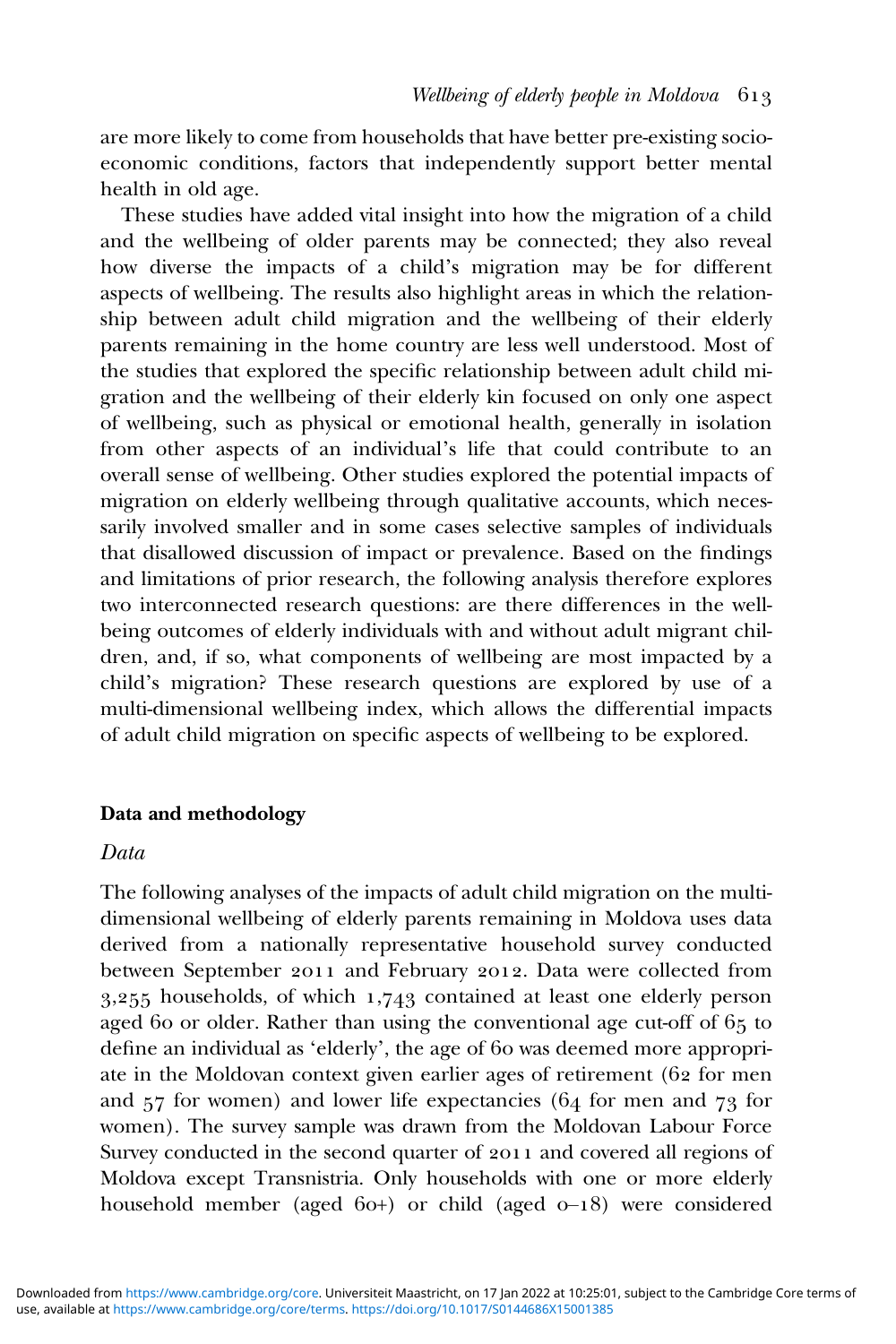eligible for completion of the survey, as the project for which this survey was conducted focused on the impacts of migration on household dependants.

The survey collected information on the demographic features of household members, household living conditions, members' migration histories, and the experiences and conditions of elderly household members. To retain elderly individuals as the unit of analysis, information was collected directly from individuals over the age of 60 about work history, time allocation, physical health and nutrition, mental health, mobility, and relationships with household and non-household members. The survey sample included  $2,278$  elderly individuals, of whom  $1,884$  had children. Of this population of elderly individuals with children, the final analytical sample was restricted to those with full information on essential covariates, resulting in a final sample population of  $1,322$ . The in- and out-of-sample population of elderly individuals with children did not differ significantly from one another on the basis of key variables such as age, gender, household composition or child migration status, suggesting that the observations omitted from the final analytical sample were missing at random. Key demo-graphic information of this population is provided in [Table](#page-9-0) 1.

The sample of elderly individuals was distributed similarly across four types of households, with the smallest proportion  $(20\%)$  living alone and the largest proportion  $(28%)$  living in a household with at least one child below 18 years or in a house with other adults. The sample contained a greater proportion of women than men, which increased with age in line with lower male life expectancy. The elderly population was divided into two groups based on the location of adult children, with  $38$  per cent of the elderly sample having at least one migrant child at the time of the survey. In line with United Nations conventions, a current migrant was defined as any individual who lived abroad for three or more months consecutively at the time of data collection (United Nations  $1998$ ). This definition was considered particularly appropriate in the Moldovan context, as many migrants can be considered circular or seasonal migrants who work abroad at specific times of the year, generally in seasonal industries such as tourism or agriculture. Seasonal and circular migrants are often excluded in other measures of migration that require an absence of 12 or more months, which would exclude a significant proportion of the Moldovan migrant population.

## Indicators

To assess the impacts of adult child migration on the multi-dimensional wellbeing of elderly individuals, a wellbeing index comprised of four dimensions and seven indicators was constructed. The index method advantageously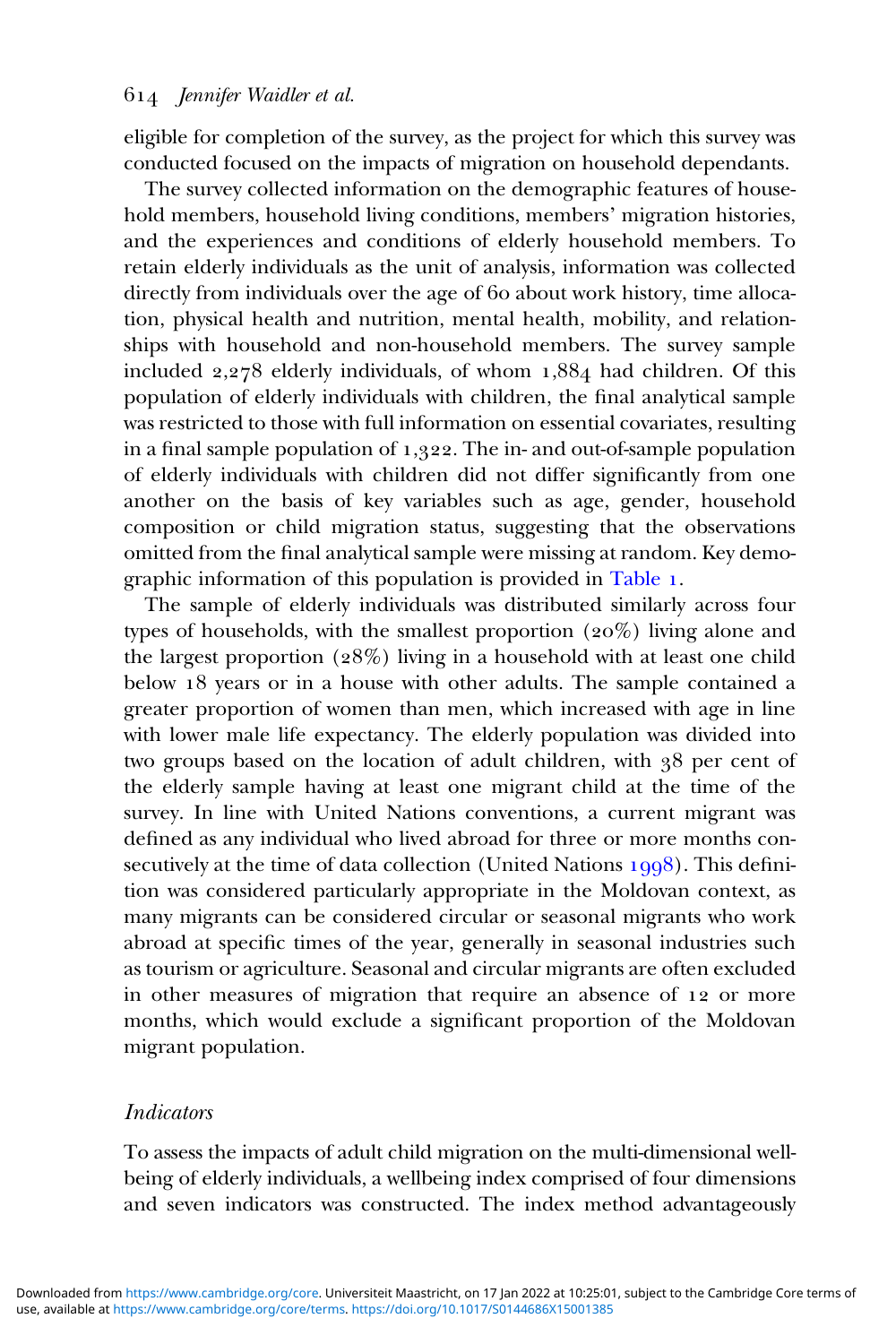|                               | 60-69 years |                | 70 and older |    | Total |              |
|-------------------------------|-------------|----------------|--------------|----|-------|--------------|
|                               | N           | %              | N            | %  | N     | %            |
| Gender:                       |             |                |              |    |       |              |
| Male                          | 327         | 44             | 205          | 36 | 532   | $40^{\circ}$ |
| Female                        | $4^{18}$    | 56             | 372          | 65 | 790   | 60           |
| Household type:               |             |                |              |    |       |              |
| Alone                         | 97          | 13             | 167          | 29 | 264   | 20           |
| With partner                  | 160         | 22             | 152          | 26 | 312   | 24           |
| With other adults             | 234         | 3 <sup>1</sup> | 138          | 24 | 372   | 28           |
| With children                 | 254         | 34             | 120          | 21 | 372   | 28           |
| Migration status of children: |             |                |              |    |       |              |
| Migrant child                 | 298         | 40             | 207          | 36 | 505   | $\rm 38$     |
| No migrant child              | 447         | 60             | 370          | 64 | 817   | 62           |
| Region:                       |             |                |              |    |       |              |
| Chisinau                      | 72          | 10             | 39           | 7  | 111   | 8            |
| Centre                        | 231         | 31             | 162          | 28 | 393   | 30           |
| North                         | 229         | 31             | 207          | 36 | 436   | 33           |
| South                         | 213         | 29             | 169          | 29 | 382   | 29           |
| Total                         | 745         | 56             | 577          | 44 | 1,322 | 100          |

<span id="page-9-0"></span> $T$ ABLE 1. Key demographic characteristics of the elderly population

Source: Authors' calculations.

allows for comparison of wellbeing outcomes of elderly individuals with and without children living abroad, which can be disaggregated by aspect (dimension) of wellbeing or aggregated to total index level to provide a single measure of wellbeing.

The dimensions of wellbeing included in this index include physical, emotional, social and housing wellbeing; the indicators included in each di-mension can be seen in [Table](#page-10-0) 2. Indicators within each dimension were chosen according to several criteria: parsimony, with a minimal number of indicators chosen to facilitate simplicity in comparison and interpretation; commonality and conceptual clarity, with indicators chosen that had been used in prior studies of wellbeing or QOL; and data quality, with indicators with high levels of missing data excluded from analysis. Different indicators were tested and compared according to these criteria, with the final indicator mix reflecting indicators that were the most methodologically and conceptually appropriate.

Physical wellbeing is comprised of indicators measuring an individual's weight-for-height (Body Mass Index, BMI); an individual's ability to take medication without aid, which is used as a proxy for functional independence and is correlated with other activities that measure elderly independence (Kaneda, Lee and Pollard  $2011$ ); and an individual's ability to perform activities of daily living (basic mobility functions) such as bathing, dressing, walking and going to the bathroom without assistance.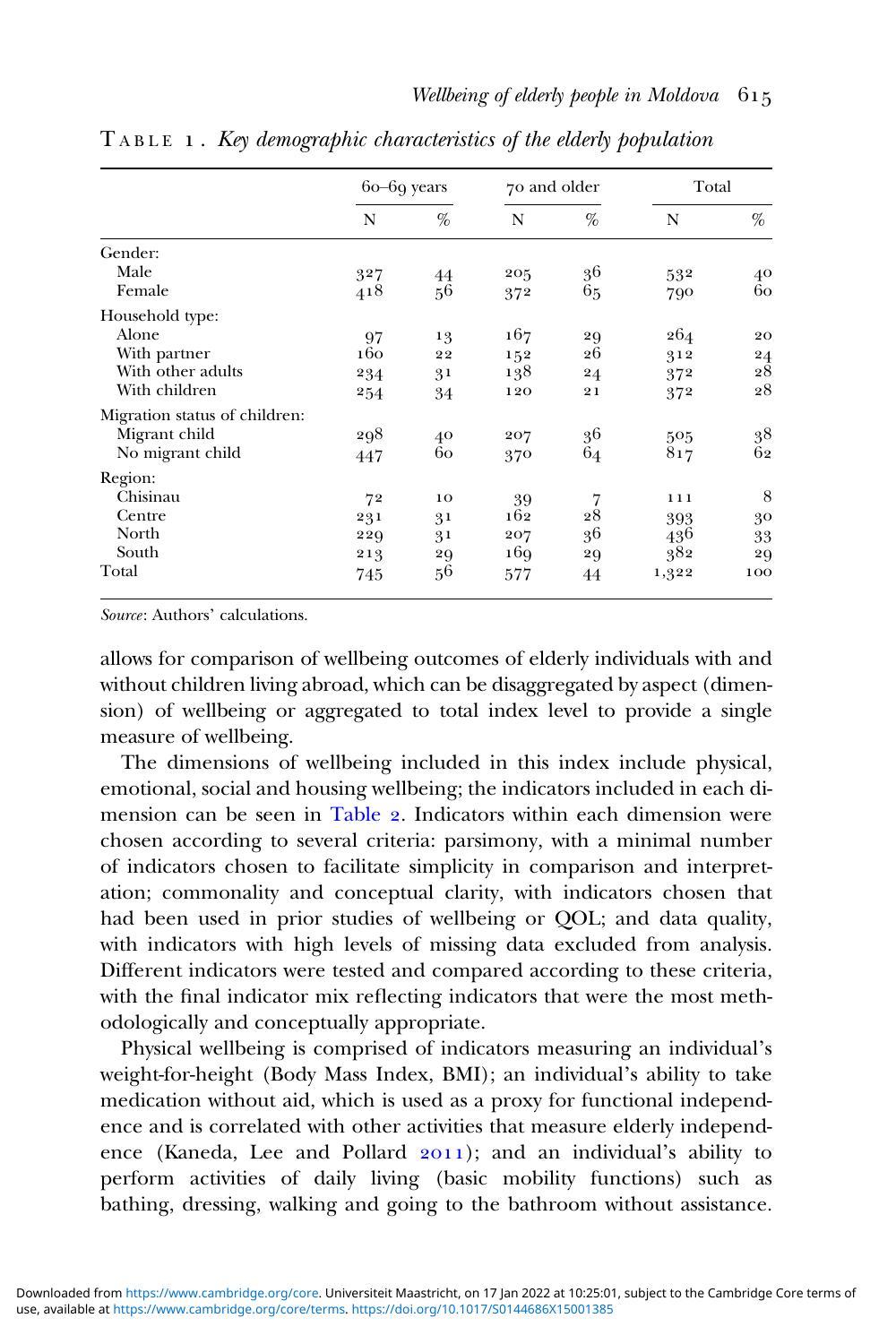## <span id="page-10-0"></span>TABLE 2. Wellbeing indicators per dimension

Physical wellbeing and independence:

- 
- . Individual is not under- or overweight (Body Mass Index) . Individual does not have difficulty self-administering medications . Individual has retained essential mobility functions
- 

Housing wellbeing:

. Individual is living in house with appropriate flooring, electricity and access to safe water

Social wellbeing:

. Individual has regular contact with family or friends

Emotional wellbeing:

- $\bullet$  The individual is satisfied with current life  $\bullet$  The individual is not depressed
- 

The mobility indicator is a composite measure created through factor analysis, which was conducted to determine the underlying factors that explain rates of mobility. This factor analysis included several dummy variables that measured the elderly individual's ability to perform essential daily functions, all of which are correlated with each other.

Housing wellbeing is measured by indicators of housing quality, with living conditions considered appropriate when the house has proper flooring (not dirt, clay or concrete) and when the household has access to electricity and safe (potable) water. Housing was considered an essential domain of wellbeing given the strong ties between elderly-rated QOL and living environment, which is likely to shape how an individual navigates daily tasks and needs (Borowiak and Kostka  $2004$ ).

Social wellbeing is measured by regular contact with friends in the community. Extensive literature proposes that a good relationship with people in the community helps improve overall elderly wellbeing (Fillenbaum  $1084$ ; Kaneda, Lee and Pollard 2011; Ward, Barnes and Gahagan 2012). As some elderly individuals reside with family, which would skew the proportion of individuals with contact with family, social contact with friends in the community was a preferred indicator of social contact over contact with family.

Emotional wellbeing was measured by two subjective indicators: selfreported depression and current life satisfaction. Questions on depression and life satisfaction were derived from the mental health inventory (MHI- ), an instrument designed to measure mental health within the elderly population. In line with MHI-38 scoring thresholds, an individual with a score of 13 or more on the depression indicator was considered unwell. Life satisfaction was measured using a ten-point Likert scale, with zero indicating complete dissatisfaction with one's current life and ten indicating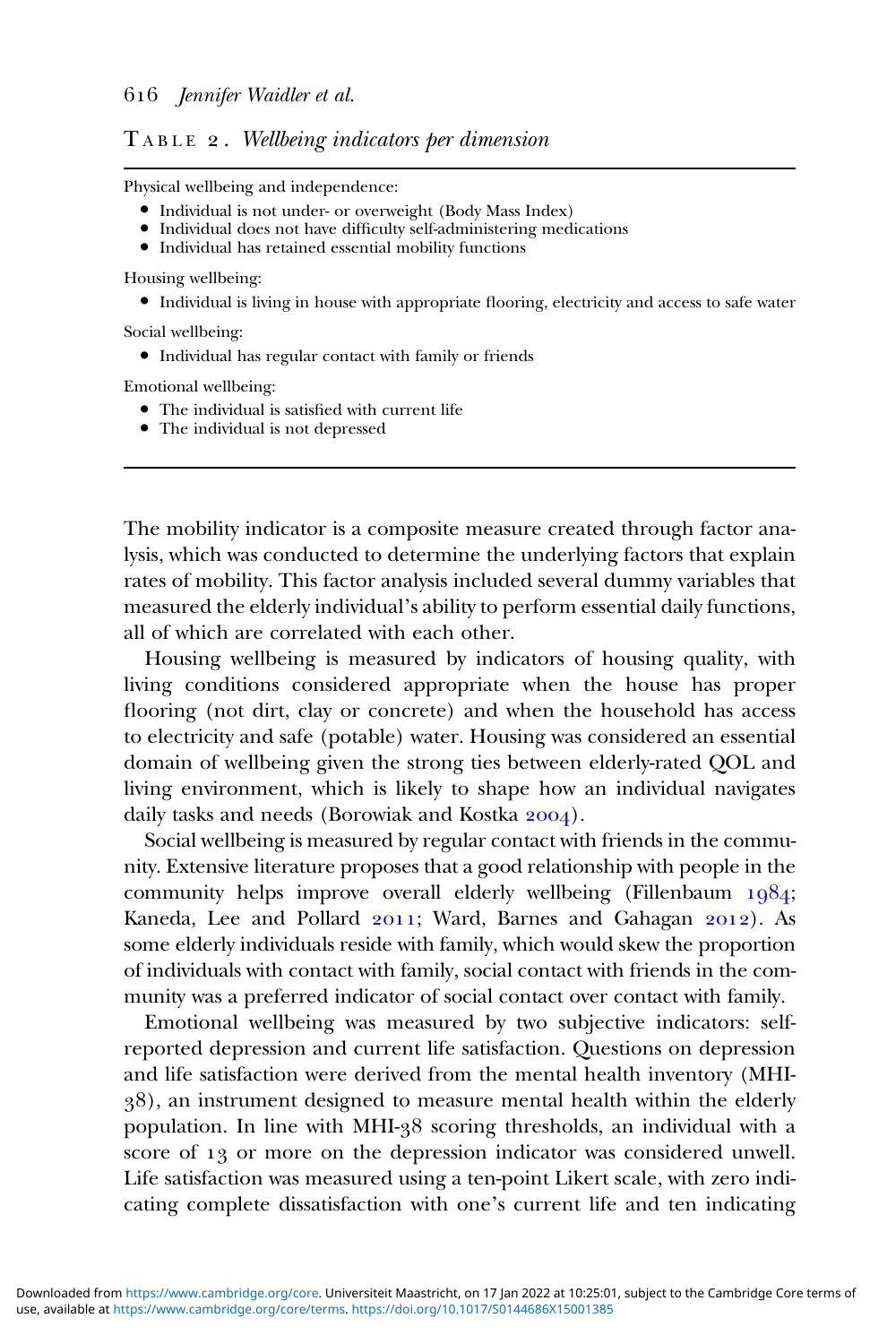complete satisfaction. Based on the Cantril Self-Anchoring Striving Scale, a score of seven or higher indicates that an individual is 'thriving' or satisfied with his/her own life.

Notably absent from the index are indicators of material wellbeing such as income or expenditures, which are traditional indicators of wellbeing (or its inverse, poverty). Material wellbeing was excluded as a dimension of wellbeing because it is likely to influence all aspects of wellbeing and should therefore be included as an explanatory variable in all multivariate analyses. As the elderly individual is the unit of analysis, material wellbeing was controlled for in the analysis by average per capita old-age pension, which is a financial resource to which an older individual is almost guaranteed to have access to (in contrast to per capita household income, which represents a household-level average that may not actually be accessible to all household members due to disparities in intra-household resource allocation).

## Methodology

Wellbeing across different groups of elderly individuals was assessed and compared using this multi-dimensional wellbeing index. First, wellbeing with respect to each indicator was analysed. An elderly individual was considered not deprived if she or he met the established wellbeing threshold within a given indicator (for an overview of thresholds per indicator, see [Table](#page-12-0)  $\alpha$ ). Indicator wellbeing rates (*IWB*) were calculated by counting the number of elderly persons who met the wellbeing threshold, expressed as a share of all the elderly (Roelen and Gassmann 2012; Roelen, Gassmann and de Neubourg 2011):

$$
I W B_x = \frac{1}{n} \sum_{i=1}^n I_{ix}
$$

where *n* is the number of elderly for which the indicator is observable and  $I_{ix}$ is a binary variable taking the value  $1$  if the elderly person  $i$  has reached the threshold for wellness and o if the elderly person has not. The denominator, n, differs across indicators by the number of actual observations. Indicators observed at household level, such as for housing quality, are assigned to all individuals living in the respective household, assuming equal access and intra-household distribution.

A second step involved building a multi-dimensional wellbeing index inspired by the methodology developed by Alkire and Foster  $(2011)$  for the measurement of multi-dimensional poverty. An elderly person can be considered multi-dimensionally well if the weighted combination of indicators is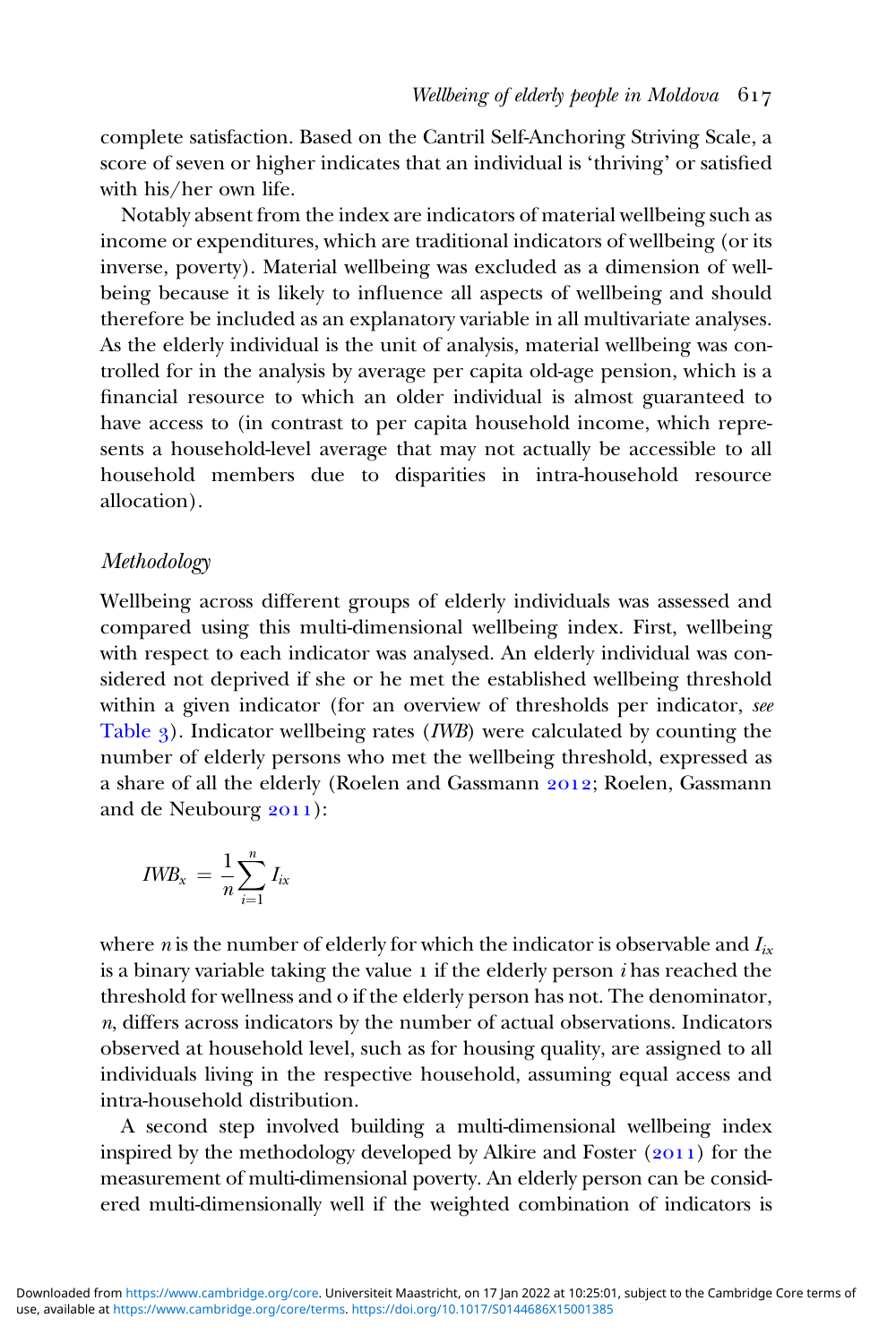| Dimension              | Indicator                                                                                             | Threshold                                                                                          | Weights in<br>$MDI-38$ |
|------------------------|-------------------------------------------------------------------------------------------------------|----------------------------------------------------------------------------------------------------|------------------------|
| Physical<br>wellbeing  | Individual not over- or<br>underweight (BMI)                                                          | BMI is between $18.5$ and $27$                                                                     | 1/12                   |
|                        | Individual has retained basic<br>mobility functions                                                   | Mobility index has value<br>greater than o                                                         | 1/12                   |
|                        | Individual has no difficulty in<br>self-administering medication                                      | The individual is able to self-<br>administer medication                                           | 1/12                   |
| Housing<br>wellbeing   | Individual is living in house with<br>appropriate flooring, electri-<br>city and access to safe water | Flooring is not dirt, clay, or<br>concrete; house has elec-<br>tricity; house has potable<br>water | 1/4                    |
| Social<br>wellbeing    | Individual has regular contact<br>with family or friends                                              | Individual has contact at<br>least once a week                                                     | 1/4                    |
| Emotional<br>wellbeing | Individual is not depressed                                                                           | The MHI-38 score index is<br>lower than 13 (values are<br>between $4$ and $23$ )                   | 1/8                    |
|                        | Individual is satisfied with<br>current life                                                          | Score of 7 or higher based<br>on the Cantril Self-<br>Anchoring Striving Scale                     | 1/8                    |

<span id="page-12-0"></span>TABLE 3. Multi-dimensional index: dimensions, indicators, thresholds and weights

Notes: MHI-38: mental health inventory. BMI: Body Mass Index.

equal to or exceeds 70 per cent of the total. Each wellbeing dimension is assigned equal weight, as is each indicator within a dimension (see Table  $\alpha$ ). This facilitates the interpretation of results (Atkinson  $2003$ ) but also asserts that each dimension is of equal importance. Dimension weights signal the relative value of each dimension in contributing to overall wellbeing; as such, care must be taken in assigning weights to ensure that they represent reasoned consensus. Such consensus can be derived from participatory processes, such as consultations with experts or surveys among the populace. Differing dimension weights can be assigned in calibration with local norms and standards or in line with international standards (Alkire and Santos ). In this analysis, equal dimension weights were chosen given the absence of data that signals such consensus, particularly for the elderly population and in the Moldovan context. The decision to set the cut-off at 70 per cent of the aggregated indicators follows the cut-off used for multi-dimensional child wellbeing indices (Roelen and Gassmann  $2012$ ).

An elderly person is considered well if the sum of the weighted indicators is equal to or higher than the cut-off value. Elderly individuals with positive outcomes are assigned a value of one; all others are assigned a value of zero. The incidence (or headcount rate) of multi-dimensional wellbeing is the percentage of elderly individuals considered well as a proportion of all elderly individuals.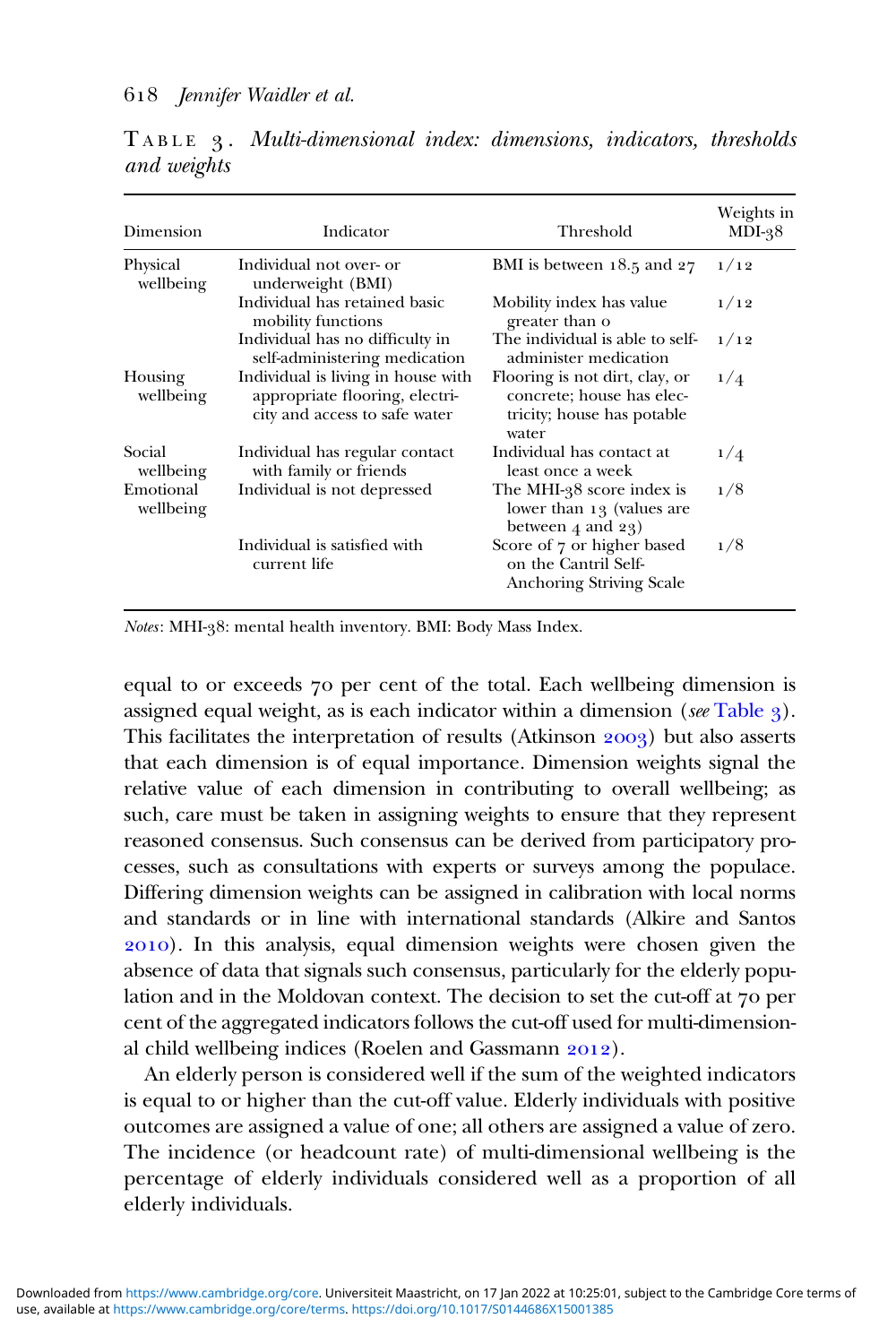The calculation of wellbeing rates by indicator, dimension and total index level facilitates the comparison of wellbeing outcomes between the elderly population with and without migrant children. To test if the relationship between migration and elderly wellbeing is actually statistically significant, however, and to identify other characteristics that determine wellbeing, such as personal or household characteristics, multivariate probit analyses were subsequently used. As the aim is to assess the causal impact of migration on elderly wellbeing, potential endogeneity of migration due to self-selection must also be addressed. Endogeneity occurs when the variable indicating migration is correlated with other, unobserved variables that are also determinants of the dependent variable (elderly wellbeing). As an example, unobserved family characteristics, such as past episodes of depression, may influence present elderly wellbeing but can also influence the migration propensity among the elderly person's adult children, with the health of an elderly parent acting as a determinant of whether or not his or her adult child is able to migrate.

To solve this identification problem, an instrumental variable approach is used. In order for an instrument to be valid, two conditions must hold: the instrument must have a clear effect on the endogenous variable (in this case, migration), and it must be exogenous or uncorrelated with any other determinant of the dependent variable (elderly wellbeing). In this instance, such an exclusion restriction would imply that the instrument is not correlated with the error term and only affects elderly wellbeing through migration.

An instrument created by Böhme, Persian and Stöhr  $(2013)$  using the same data-set is used here. The instrument is based on migrant network– economic growth interactions in destination countries. Networks are defined as emigrant stocks in destination countries in 2004, and Gross Domestic Product (GDP) per capita growth rates in destination countries are calculated between 2004 and 2010. This instrument assumes that networks are shared at the village level and decrease the cost of migration while facilitating access to employment abroad (Böhme, Persian and Stöhr  $2013$ ). Given economic growth in destination countries, individuals belonging to a network may be more incentivised to work abroad, but such GDP growth in destination countries is expected to be uncorrelated with elderly wellbeing in Moldova except through migration.

The two-stage least squares (2SLS) method of instrumental variable estimation is used. As other variables are expected to affect both the migration of an adult child and elderly wellbeing, the estimation controls for relevant covariates. The instrumental variable estimation is denoted as:

$$
Y_i = \alpha + \beta M_h + \gamma X_i + \delta H_h + \theta V_v + \varepsilon_i, \qquad (1)
$$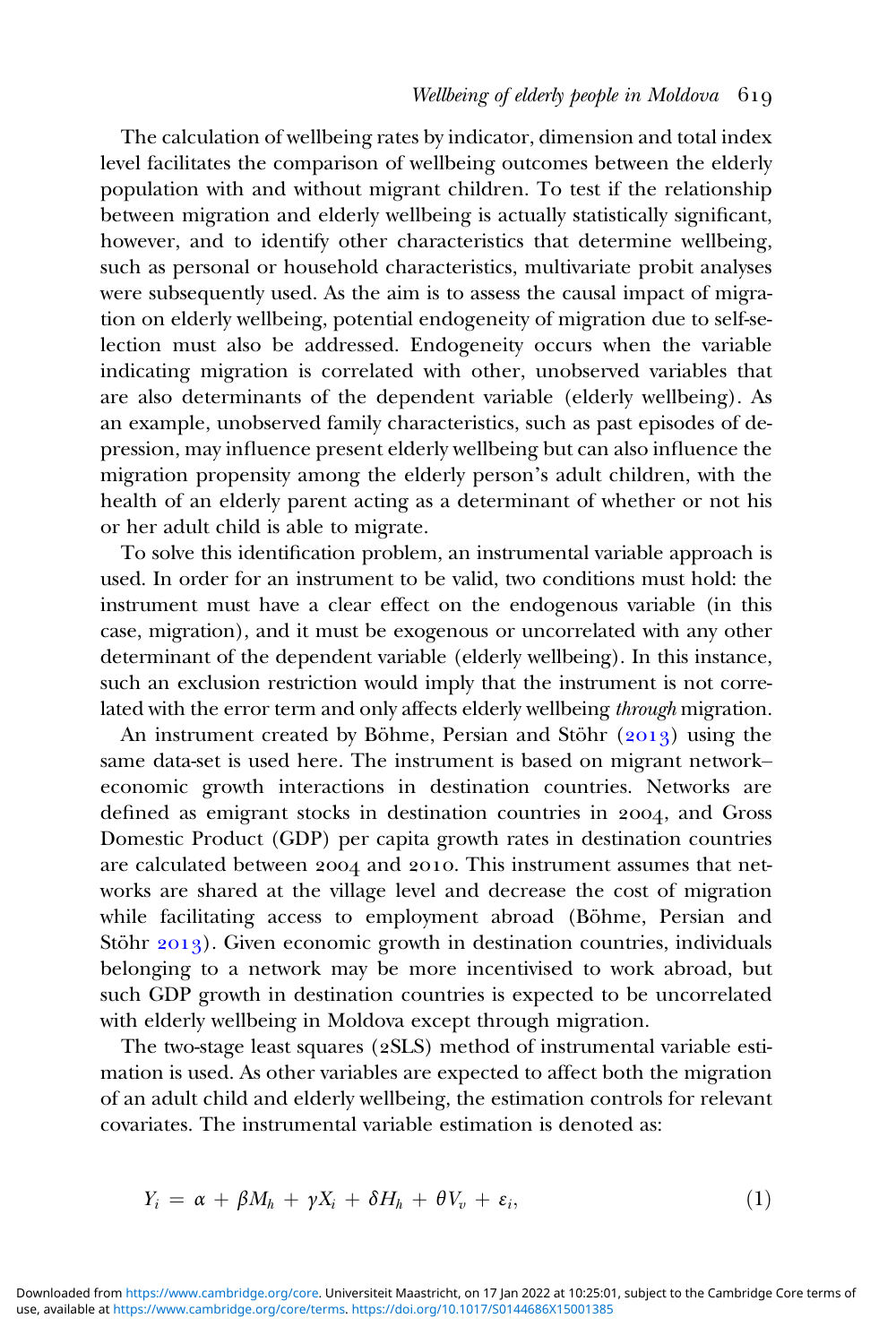where  $Y_i$  is the outcome variable, the different dimensions of elderly wellbeing and the multi-dimensional wellbeing index.  $M_h$  is the instrumented variable indicating whether the elderly person has a child abroad, and  $X_i$ indicates characteristics of the elderly person such as age, sex or ethnicity.  $H_h$  denotes household-level variables, including the highest level of education in the household, the number of children, their mean age and the per capita household-level old-age pensions;  $V_v$  indicates urban/rural status as well as the shares of migrants to Russia, Romania, Ukraine and Italy in 2004, as controls of the network–growth interaction instrument.

The indicators and dimensions of elderly wellbeing are expressed as binary values, either  $\sigma$  (deprived) or  $\sigma$  (well). This expression lends itself naturally to binary choice models such as probit or logit and is less wellsuited to models like 2SLS that work with continuous dependent variables. Binary choice models with endogenous regressors have important drawbacks, however, as control functions (such as the ivprobit estimation command in the Stata software package), are said to be consistent only when the endogenous regressor is continuous (Dong and Lewbel  $2012$ ). In recognising that the use of dependent outcome variables in an estimation method designed for continuous variables may yield inconsistent results, an additional test (two-stage residual inclusion estimation) was run to check the sensitivity of the results to the estimation method. Within this method, the residuals from the first-stage regression, which predicts the likelihood of having a migration experience, are estimated and included as an additional regressor in the second-stage equation, which predicts elderly wellbeing. As residuals are correlated with the unobservable characteristics that influence both the endogenous regressor (migration) and the dependent variable in the second-stage regression (elderly wellbeing), their inclusion ensures that the migration coefficient in the second-stage equation only reflects the causal effect of migration on elderly wellbeing (Marchetta ). This method is known for producing consistent estimates in nonlinear models (Terza, Bazu and Rathouz 2008).

### Results

Elderly wellbeing rates by indicator can be seen in [Table](#page-15-0)  $\mu$ . In the domain of physical health, approximately 58 per cent of all elderly individuals were of normal weight (not underweight, overweight or obese according to BMI). The relatively high share of elderly persons with a BMI outside the 'normal' score band (defined as a BMI between  $18.5$  and  $27$ ) may signal that BMI score bandings should be better refined for the elderly Moldovan population, as the thresholds for 'normal' weight apply to the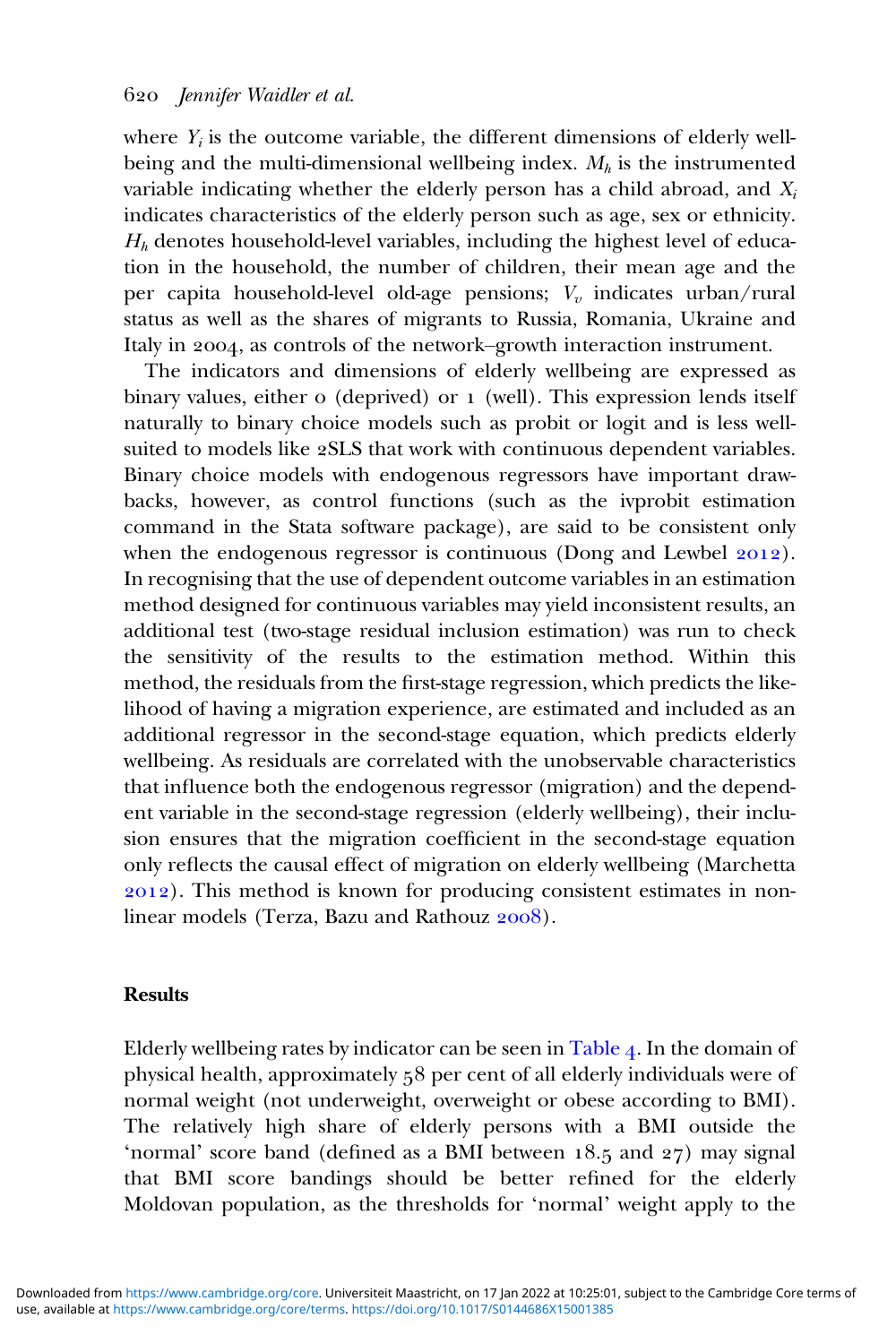| Indicator                                                                 | Total       | Migrant<br>child          | No migrant<br>child | Significance |
|---------------------------------------------------------------------------|-------------|---------------------------|---------------------|--------------|
|                                                                           |             | <i>Percentages (SE)</i>   |                     |              |
| Individual is not under- or<br>overweight (Body Mass Index)               | 58.2(0.01)  | 55.9(0.02)                | 59.6(0.02)          |              |
| Individual has retained basic<br>mobility functions                       | 58.0(0.01)  | 62.9(0.02)                | 55.0(0.01)          | ***          |
| Individual has no difficulties<br>self-administering medications          | 71.8(0.01)  | 74.6(0.02)                | 70.1(0.01)          | ×.           |
| Individual lives in appropriate<br>housing (floor, water,<br>electricity) |             | $75.2(0.01)$ $74.4(0.02)$ | 75.7(0.01)          |              |
| Individual has contact with<br>friends at least once a week               | 68.6 (0.01) | 71.3(0.02)                | 67.0(0.01)          |              |
| Individual is not depressed                                               |             | $71.1(0.01)$ $71.3(0.02)$ | 71.0(0.01)          |              |
| Individual is well-off in the life<br>satisfaction indicator              |             | $48.5(0.01)$ $49.6(0.02)$ | 47.8(0.02)          |              |
| Individual achieves<br>multi-dimensional wellbeing                        | 48.5(0.01)  | 49.6(0.02)                | 47.8(0.02)          |              |

<span id="page-15-0"></span> $T$ ABLE 4. Indicator wellbeing rates of elderly individuals, by migration status of adult child(ren)

Note: SE: standard error.

Source: Authors' calculations.

Significance levels: \*  $p < 0.1$ , \*\*\*  $p < 0.01$ .

whole adult population and may not adequately measure body fat percentages in the elderly population. The measure could be better calibrated to the population under study, but it nevertheless provides an appropriate metric for comparison of population means. The migration status of children was not significantly correlated to the attainment of wellbeing in this indicator.

Over half of the elderly population were able to perform basic functions without difficulty; a greater share of individuals with migrant children  $(62.9\%)$  than those without ( $55\%$ ) were considered well in this indicator, a statistically significant difference. Over 70 per cent of the population was considered well in terms of functional independence, measured by the ability to self-administer medication, with more individuals with a child residing abroad considered well in this indicator. Housing wellbeing was the most frequently attained of all indicators, with more than per cent of the elderly population enjoying appropriate housing conditions (i.e. housing with appropriate flooring, access to electricity and a safe source of drinking water). Housing wellbeing rates did not differ significantly by the migration status of children. Almost 6q per cent of the elderly were not deprived in social wellbeing. Elderly individuals without a migrant child had lower social wellbeing rates than elderly individuals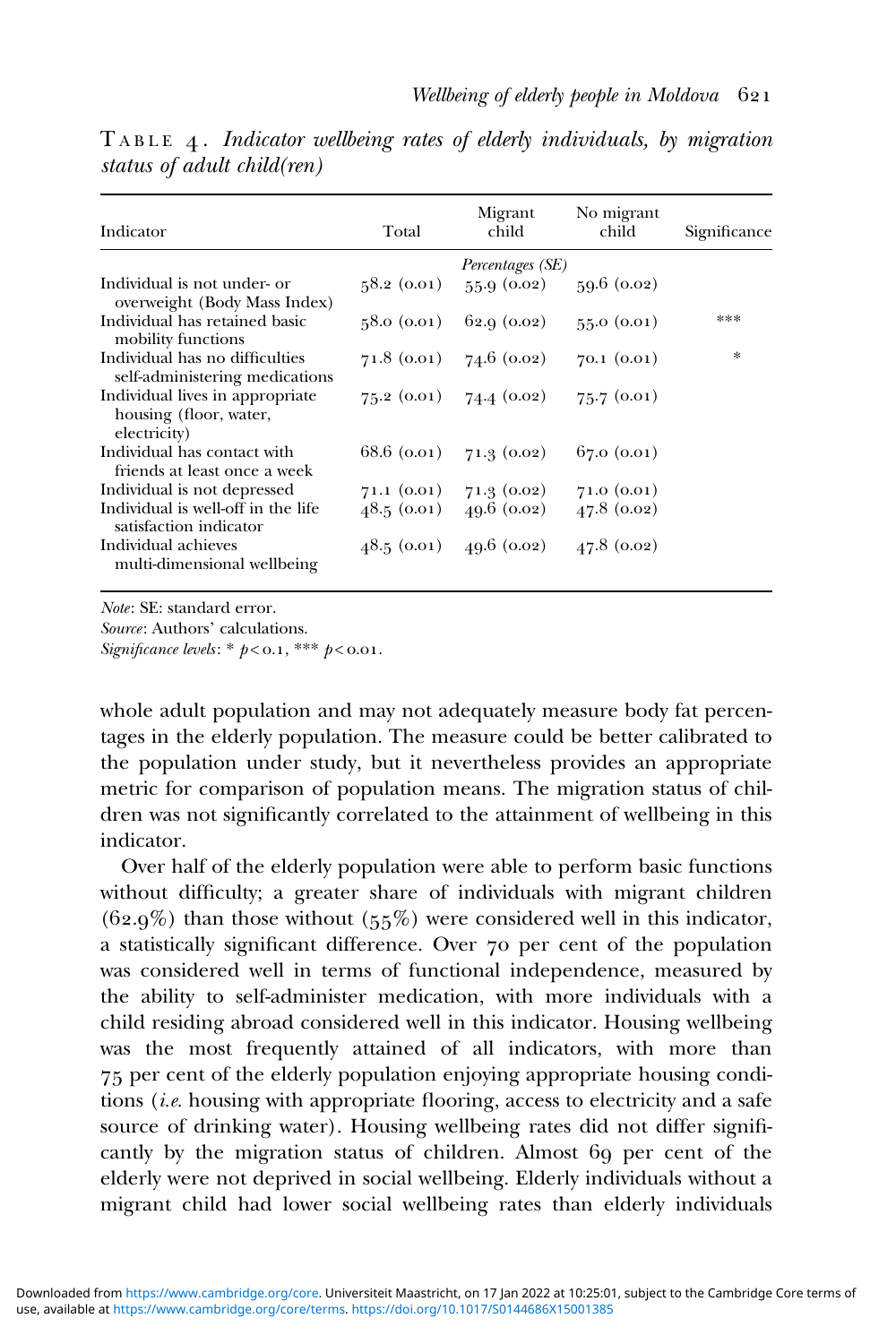with a child abroad, but these differences were not significant. Around 30 per cent of the total population reported being depressed, and less than per cent of all respondents reported being satisfied with their lives. Differences in wellbeing rates of individuals with and without migrant children were not significant for either of these indicators. On total index level, nearly 49 per cent of the elderly population can be considered multi-dimensionally well, meaning that the weighted sum of the indicators is equal to or larger than 0.7. Overall wellbeing rates did not significantly differ by the migration status of adult children.

The comparison of wellbeing rates between individuals with and without children living abroad is useful descriptively, but wellbeing can be driven by characteristics other than migration. Multivariate probit models were thus estimated that predicted the relationship between adult child migration and elderly wellbeing while controlling for characteristics of the elderly individual, including sex and age, and characteristics of the household, such as the number children living in the household and the highest level of edu-cation of household members. [Table](#page-17-0) 5 shows the abbreviated results of these models; only the coefficients associated with adult child migration are shown for brevity, and the full models are available upon request. The probit estimation suggests a limited relationship between migration and elderly wellbeing: the migration of an adult child corresponded to significantly different probabilities of an individual attaining wellbeing only for the mobility indicator, where individuals with a migrant child had a six-percentage-point higher probability of being considered well compared to members of their cohort with no children living abroad. Given the potential endogeneity discussed earlier, the results of the probit estimation imply correlation rather than causation; to demonstrate the real impact of adult child migration on the wellbeing of the elderly who remain in the home country, instrumental variable regression was then applied.

The estimation was performed in two steps: first, the migration of an adult child was estimated based on the instrument (network–growth interaction variable) and the other exogenous variables included in the probit estimation. Second, the fitted values of the first regression were used in the main equation to predict elderly wellbeing.

The coefficients of the first-stage regression predicting migration had the expected signs: elderly individuals with ethnic origins other than Moldovan/Romanian (e.g. Russian, Ukrainian, Gagauzian) had a higher probability of having a child abroad compared to ethnic Moldovans. An individual's number of children had a positive effect on the likelihood of migration, with diminishing increases associated with each additional child. The highest level of education in the household was positively correlated with migration, suggesting that migrants belong to households with above-average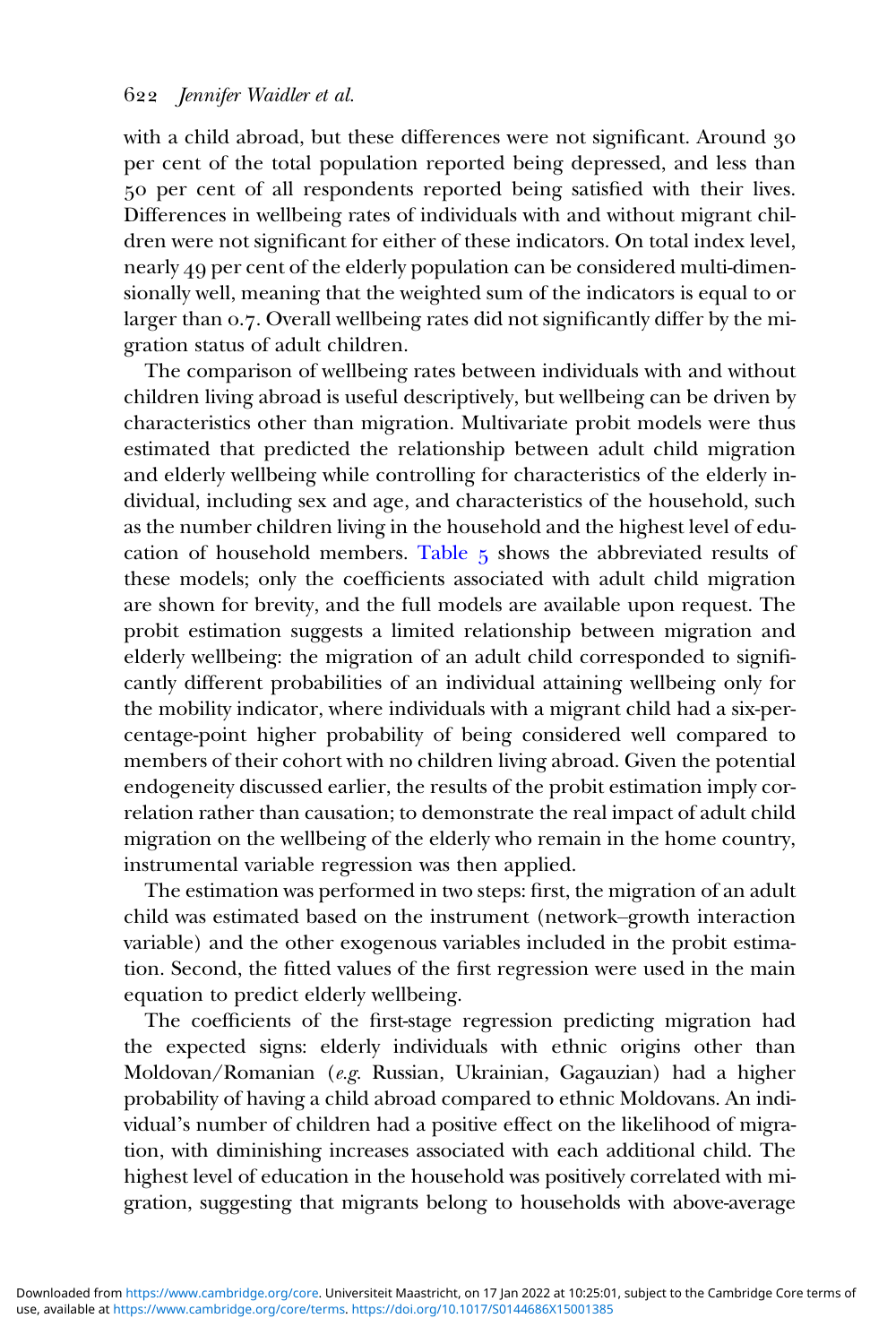<span id="page-17-0"></span>

|               | Housing | BMI     | Mobility | Medication | Contact | Not depressed | Satisfied | <b>MWI</b> |
|---------------|---------|---------|----------|------------|---------|---------------|-----------|------------|
| Migrant child | $-0.02$ | $-0.03$ | $0.06*$  | 0.03       | 0.03    | $-0.03$       | 0.01      | $-0.00$    |
|               | (0.03)  | (0.03)  | (0.03)   | (0.03)     | (0.03)  | (0.03)        | (0.03)    | (0.03)     |
| Observations  | 1,322   | 1,322   | 1,322    | 1,322      | 1,322   | 1,322         | 1,322     | 1,322      |
| Pseudo $R^2$  | 0.07    | 0.01    | 0.13     | 0.11       | 0.05    | 0.05          | 0.02      | 0.06       |

Notes: Robust standard errors (clustered at the village level) are given in parentheses. Other control variables have been omitted for brevity (full models available upon request). BMI: Body Mass Index. MWI: Multidimensional Well-being Index.

Source: Authors' calculations.

Significance level: \*  $p < 0.05$ .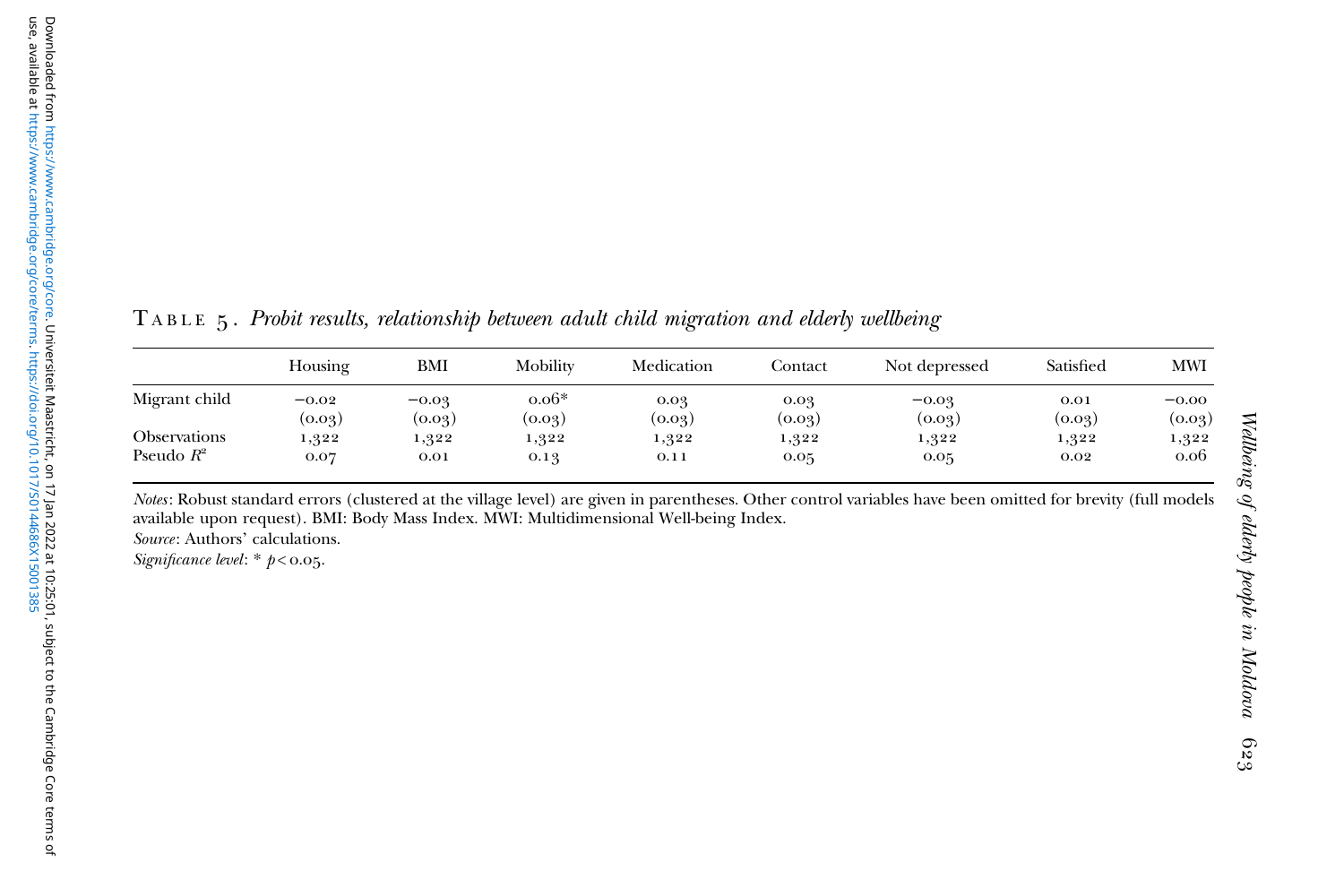|                                                                     | Housing    | BMI     | Mobility  | Medication     | Contact         | Not depressed       | Satisfied | <b>MWI</b>      |
|---------------------------------------------------------------------|------------|---------|-----------|----------------|-----------------|---------------------|-----------|-----------------|
| Migrant child                                                       | 0.18       | 0.04    | 0.11      | $-0.33$        | 0.28            | 0.31                | 0.18      | 0.40            |
|                                                                     | (0.37)     | (0.32)  | (0.28)    | (0.41)         | (0.25)          | (0.37)              | (0.54)    | (0.38)          |
| Age $70+$                                                           | $-0.01$    | $-0.01$ | $-0.21**$ | $-0.13***$     | $-0.07$ †       | $-0.01$             | 0.00      | $-0.09*$        |
|                                                                     | (0.04)     | (0.05)  | (0.03)    | (0.03)         | (0.04)          | (0.03)              | (0.04)    | (0.05)          |
| Male                                                                | $0.04+$    | $0.05+$ | $0.07***$ | 0.02           | $0.11**$        | $0.11***$           | 0.03      | $0.13***$       |
|                                                                     | (0.02)     | (0.03)  | (0.02)    | (0.02)         | (0.02)          | (0.02)              | (0.02)    | (0.03)          |
| Moldovan                                                            | $-0.05$    | $-0.02$ | -0.06     | $-0.03$        | 0.00            | $-0.05$             | $-0.02$   | $-0.05$         |
|                                                                     | (0.05)     | (0.05)  | (0.05)    | (0.05)         | (0.05)          | (0.07)              | (0.08)    | (0.06)          |
| Rural                                                               | $-0.14***$ | 0.04    | 0.04      | $-0.02$        | $0.11*$         | $-0.00$             | 0.02      | 0.03            |
|                                                                     | (0.04)     | (0.04)  | (0.04)    | (0.05)         | (0.04)          | (0.05)              | (0.07)    | (0.06)          |
| Mean age of children                                                | 0.01       | $-0.01$ | 0.00      | 0.01           | 0.02            | $-0.00$             | 0.01      | 0.02            |
|                                                                     | (0.01)     | (0.01)  | (0.01)    | (0.01)         | (0.01)          | (0.01)              | (0.01)    | (0.01)          |
| Mean age of children                                                | $-0.00$    | 0.00    | $-0.00$   | $-0.00*$       | $-0.00\ddagger$ | 0.00                | $-0.00$   | $-0.00\ddagger$ |
| squared                                                             | (0.00)     | (0.00)  | (0.00)    | (0.00)         | (0.00)          | (0.00)              | (0.00)    | (0.00)          |
| Highest level of education in the household (Ref. lower secondary): |            |         |           |                |                 |                     |           |                 |
| Upper secondary                                                     | 0.04       | $-0.05$ | 0.03      | 0.06           | $-0.00$         | 0.02                | 0.05      | $-0.01$         |
|                                                                     | (0.09)     | (0.08)  | (0.08)    | (0.10)         | (0.07)          | (0.09)              | (0.12)    | (0.09)          |
| Post secondary                                                      | $0.08*$    | $-0.02$ | $0.15***$ | 0.06           | 0.03            | $0.07$ <sup>†</sup> | 0.06      | 0.06            |
|                                                                     | (0.04)     | (0.04)  | (0.04)    | (0.04)         | (0.04)          | (0.04)              | (0.05)    | (0.05)          |
| Higher                                                              | $0.10*$    | $-0.03$ | $0.21***$ | $0.13*$        | 0.05            | $0.14***$           | $0.14*$   | $0.14***$       |
|                                                                     | (0.05)     | (0.04)  | (0.04)    | (0.05)         | (0.04)          | (0.04)              | (0.06)    | (0.05)          |
| Per capita old age                                                  | 0.00       | $-0.00$ | 0.00      | $0.00\ddagger$ | 0.00            | 0.00                | 0.00      | $-0.00$         |
| pension                                                             | (0.00)     | (0.00)  | (0.00)    | (0.00)         | (0.00)          | (0.00)              | (0.00)    | (0.00)          |

<span id="page-18-0"></span>TABLE 6. Second-stage regression: determinants of wellbeing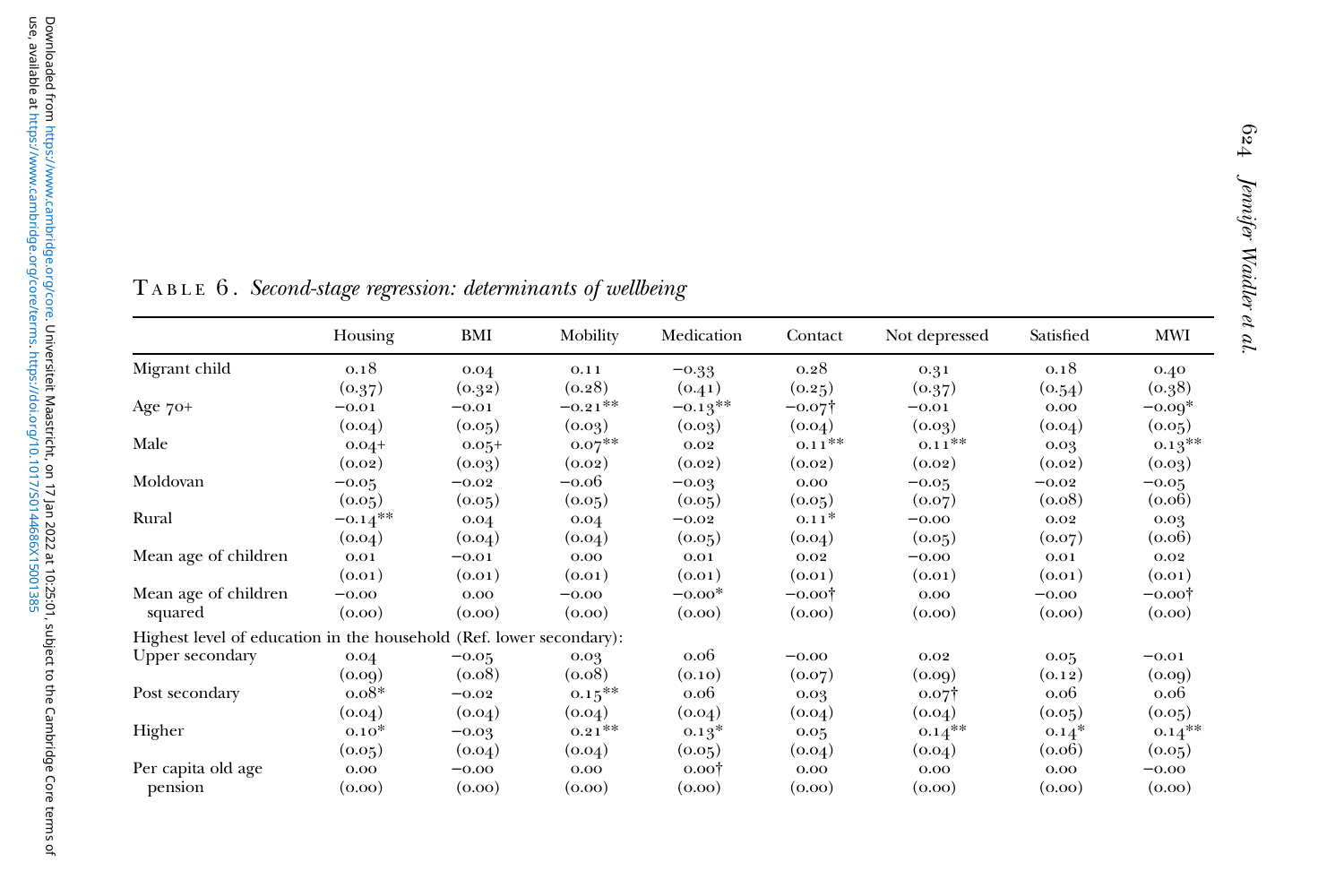| Number of children                            | $-0.05$       | $-0.05$       | $-0.03$       | 0.10           | $-0.06$       | $-0.01$       | 0.03          | $-0.09$       |
|-----------------------------------------------|---------------|---------------|---------------|----------------|---------------|---------------|---------------|---------------|
|                                               | (0.06)        | (0.06)        | (0.05)        | (0.07)         | (0.05)        | (0.07)        | (0.09)        | (0.07)        |
| Number of children                            | 0.01          | 0.01          | 0.00          | $-0.01\dagger$ | 0.00          | $-0.00$       | $-0.00$       | 0.01          |
| squared                                       | (0.01)        | (0.01)        | (0.01)        | (0.01)         | (0.01)        | (0.01)        | (0.01)        | (0.01)        |
| Migrant networks to:                          |               |               |               |                |               |               |               |               |
| Italy                                         | $-0.00$       | 0.00          | 0.00          | 0.00           | $-0.00$       | $-0.00$       | 0.00          | $-0.00$       |
|                                               | (0.00)        | (0.00)        | (0.00)        | (0.00)         | (0.00)        | (0.00)        | (0.00)        | (0.00)        |
| Ukraine                                       | 0.00          | $-0.00$       | $-0.00$       | $-0.00$        | 0.00          | 0.00          | 0.00          | 0.00          |
|                                               | (0.01)        | (0.01)        | (0.00)        | (0.00)         | (0.01)        | (0.00)        | (0.00)        | (0.01)        |
| Romania                                       | 0.01          | $-0.00$       | $-0.00$       | $-0.01*$       | 0.00          | 0.00          | $0.02*$       | 0.01          |
|                                               | (0.01)        | (0.01)        | (0.01)        | (0.01)         | (0.01)        | (0.01)        | (0.01)        | (0.01)        |
| Russia                                        | $-0.00$       | $-0.00$       | 0.00          | 0.00           | 0.00          | $-0.00$       | $-0.00$       | $-0.00$       |
|                                               | (0.00)        | (0.00)        | (0.00)        | (0.00)         | (0.00)        | (0.00)        | (0.00)        | (0.00)        |
| <b>Observations</b>                           | 1,322         | 1,322         | 1,322         | 1,322          | 1,322         | 1,322         | 1,322         | 1,322         |
| Kleibergen-Paap<br>weak IV $rk$ $F$ statistic | 8.6           | 8.6           | 8.6           | 8.6            | 8.6           | 8.6           | 8.6           | 8.6           |
| $95\%$ CLR confidence<br>interval             | $-0.40, 0.95$ | $-0.68, 0.84$ | $-0.56, 0.83$ | $-1.22, 0.21$  | $-0.32, 1.13$ | $-0.26, 1.22$ | $-0.49, 1.04$ | $-0.21, 1.42$ |
| CLR test $p$ -value                           | 0.52          | 0.9           | 0.70          | 0.23           | 0.33          | 0.27          | 0.56          | 0.19          |

Notes: The conditional likelihood ratio (CLR) tests whether the coefficient for migration is equal to zero (β = 0) at a 5 per cent level. In all the regressions, the null hypothesis is not rejected: the impact of migration is not significantly different from zero. MWI: Multidimensional Well-being Index. Ref.: reference category.

Source: Authors' calculations.

Significance levels:  $\dagger p < 0.1$ ,  $* p < 0.05$ ,  $** p < 0.01$ .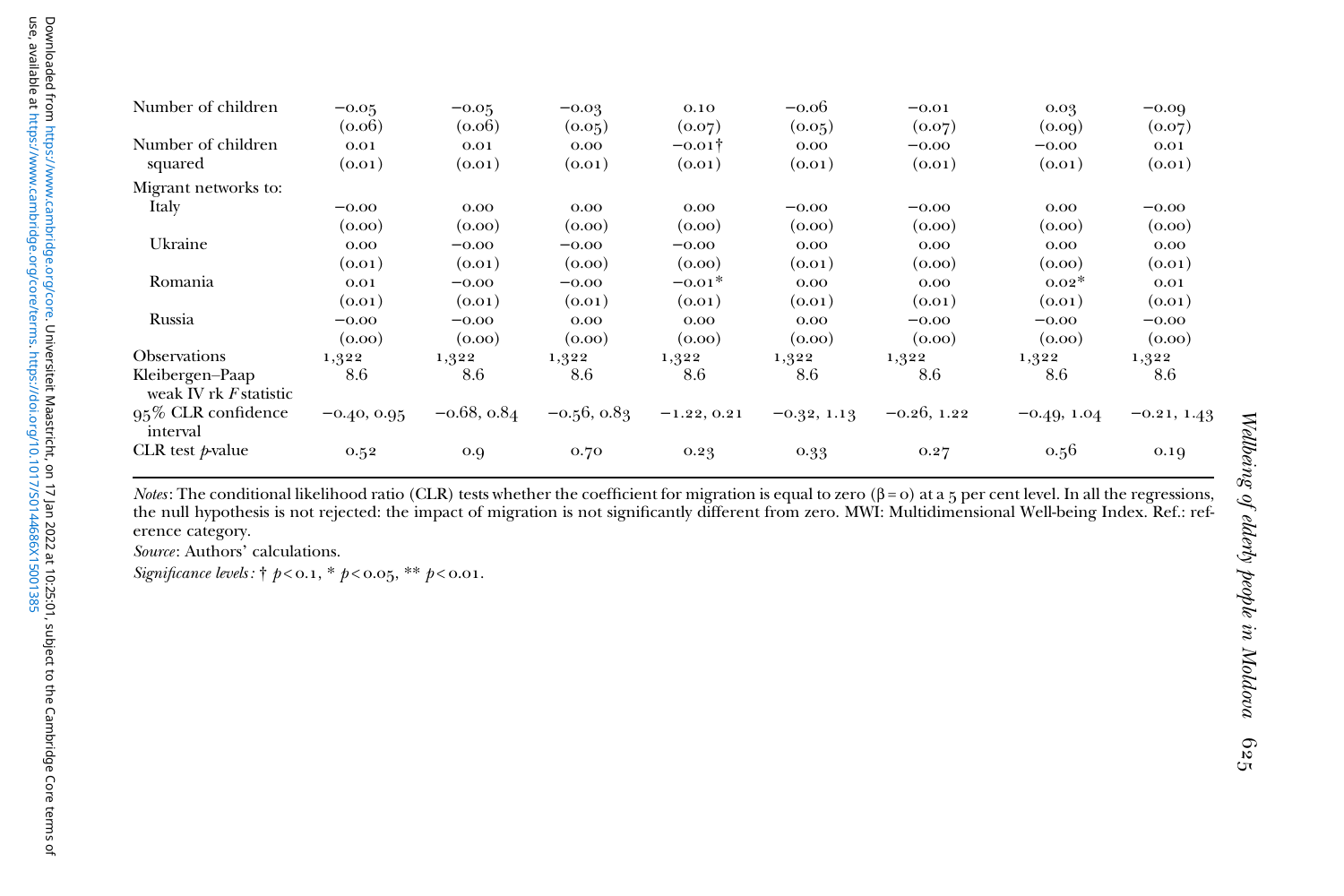levels of formal education. Per capita old-age pensions (aggregated at a household level) were also positively correlated with migration of an adult child. Finally, living in an urban area was positively correlated with the likelihood of migration. The instrument used to predict migration was significant at a per cent level and positively correlated with migration. Additional goodness-of-fit tests – the Kleibergen–Paap F statistic (Kleibergen and Paap  $2006$ ) and the conditional likelihood ratio test – further confirmed the relevance of the instrument. The results from the first-stage estimation are omitted here, given space constraints, but are available upon request.

The instrumental variable regression results, shown in [Table](#page-18-0)  $6$ , reveal that no indicators of elderly wellbeing are significantly affected by the migration of an adult child. The difference between the instrumented and un-instrumented results suggests that elderly individuals with migrant children may appear more mobile because of a selection process by which adults with more mobile parents are more likely to enter migration precisely because their parents have retained some measure of independence. Other covariates have a stronger relationship to elderly wellbeing. An individual's age and sex were significant in many estimations: individuals within the oldest age cohort (aged 70 and older), for instance, had lower probabilities of being well in several indicators than did individuals in the 60-70-year-old age cohort. Men had higher probabilities than women of being well in several dimensions, but this correlation could be explained by the higher percentage of men within the youngest age cohort. Education increased the probability of an individual being well in many indicators, whereas living in a rural area corresponded to a marked decrease in the probability of an individual having appropriate housing, by  $14$  percentage points.

A two-stage residual inclusion estimation was also conducted as a sensitivity test. The results, available upon request, confirm the findings from the SLS model, with migration not found to significantly impact any dimension of elderly wellbeing.

## Discussion

The finding of these analyses – that the migration of an adult child does not levy statistically significant impacts on any of the measured dimensions of elderly wellbeing – provides a clear but somewhat unexpected answer to the research questions around which this study was framed. Two questions were posed: are there differences in the wellbeing outcomes of elderly individuals with and without adult migrant children, and, if so, what components of wellbeing are most impacted by a child's migration? While several dimensions of wellbeing appeared to be shaped by a child's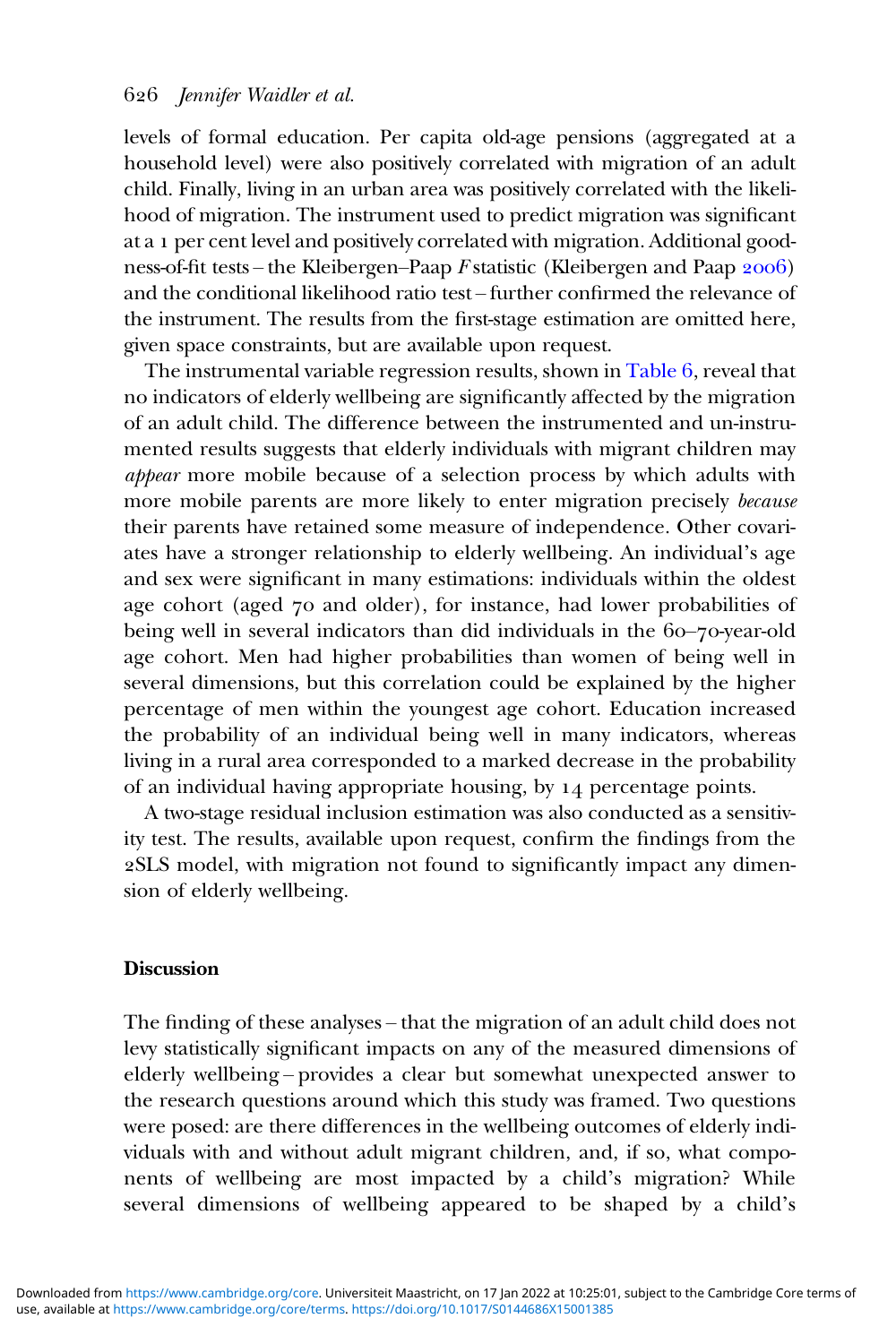migration (such as mobility), any differences in the outcomes of individuals with and without migrant children disappeared once endogeneity was controlled for. Such findings are contrary to those of much past literature, which suggested that the migration of a child should correspond to differences, either positive or negative, in the wellbeing outcomes of their ageing parents. The absence of significant results in this study have several possible interpretations – and several implications for how the phenomenon of the elderly 'left behind' should be understood.

One important explanation for the limited impact of a child's migration on elderly wellbeing outcomes relates to the analytical method. Elderly individuals with adult children living abroad appeared to be healthier in terms of basic mobility functions, but this relationship disappeared once potential endogenity was controlled for. This suggests that migrant self-selection contributed to the higher probability of elderly individuals with migrant children attaining wellness in this domain. The analytical approach adopted here and the findings it generated provide valuable nuance to the field of study, particularly in a country like Moldova where strongly negative discourses around migration emphasise the risks that migration generates for those 'left behind' (Pantîru, Black and Sabates-Wheeler 2007). It also suggests that feelings associated with physical separation from a migrant child, such as loss and grief (as found by Grant, Falkingham and Evandrou 2009), do not necessarily correspond to worse wellbeing outcomes, particularly when assessed within the larger set of features that shape holistic wellness.

The limited influence of migration on elderly wellbeing outcomes likely also reflects the particularities of local elder-care norms. Despite the significant scale of migration from Moldova, particularly among the 'middle generation' of individuals of prime working age, elderly individuals are unlikely to be left without any form of informal social assistance. As noted by Grant, Falkingham and Evandrou (2009), formal elder-care services or institutions are limited, and care for ageing kin is generally organised at the family level. Given this norm, the migration decision is likely to be made with consideration not only of individual benefits but also of family-level obligations; individuals with ageing parents may plan their potential migration projects in conjunction with their siblings. This suggestion is supported by other research in Moldova conducted by Stöhr  $(2013)$ , who proposed that a migrant will strategically plan his or her migration with siblings to ensure that their parent(s) will not face a deficit of care. Indeed, only very few elderly individuals with multiple children were 'left behind' by migration; only 8 per cent of elderly persons with two children and 3.6 per cent of those with between three and five children had experienced the migration of all their children (Stöhr  $2013$ ). This suggests that when the option to negotiate between or among potential migrants arises, families will do so in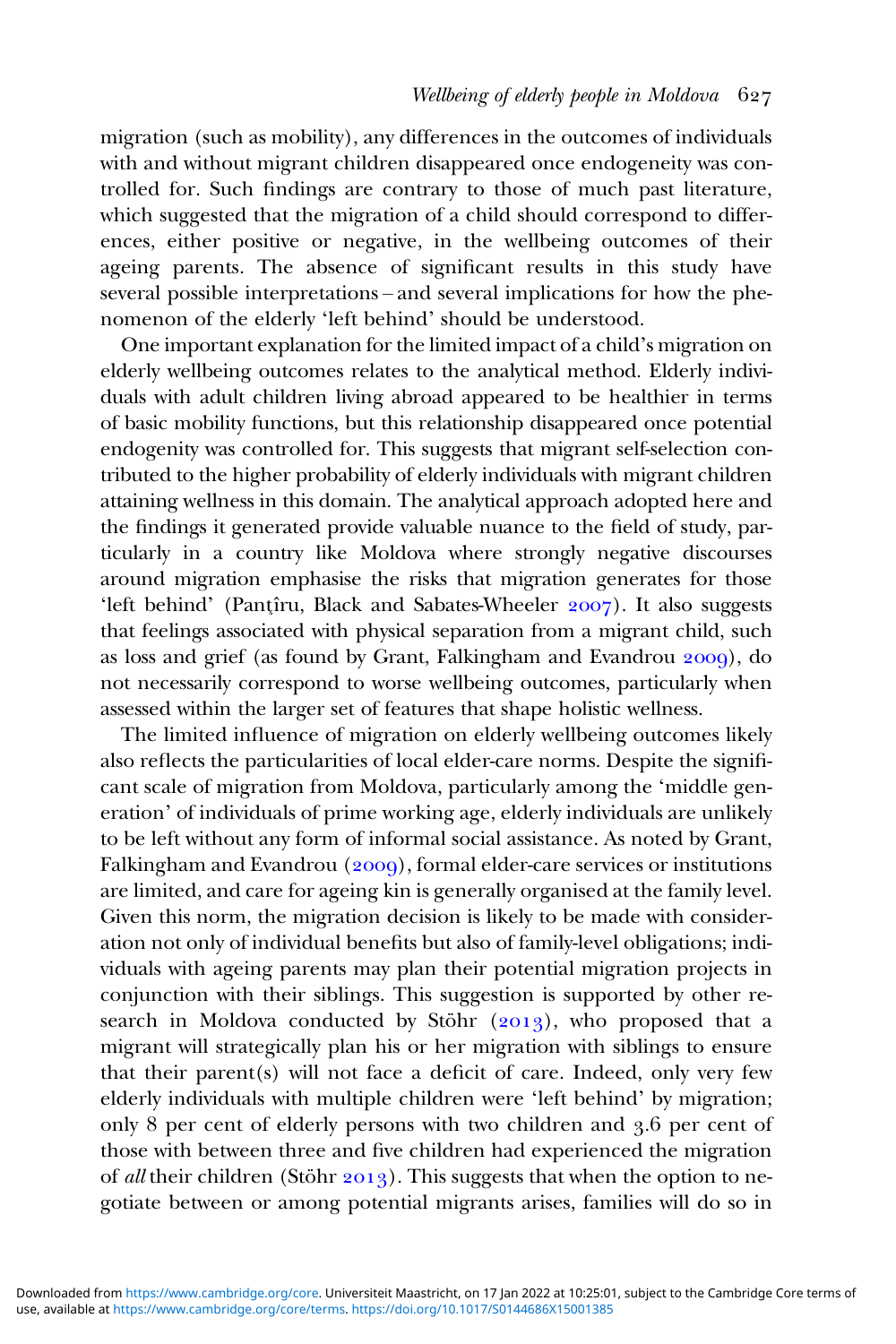such a way to ensure that ageing parents will always have at least one child in the country. This finding is echoed by studies in other countries as well, including Zimmer and Knodel  $(2013)$  in Cambodia. Given the important role kinship networks play in providing the elderly with old-age support, it is important for further research to investigate exactly how mobility decisions are made within families and for policy makers to address how informal social assistance regimes are affected by such mobility.

While this research did not find that the migration of a child levied significant impacts on different indicators of wellbeing, several other factors did – chief among them the sex and educational level of the elderly individual. Men had higher probabilities than women of being considered well in all indicators but the ability to self-administer medication and self-reported life satisfaction. Individuals who had attained some form of tertiary education had much higher probabilities of being well in all indicators except for BMI and social contact than did their counterparts who had attained lower-secondary education. These characteristics importantly suggest that individuals with different demographic profiles navigate the ageing process differently and may face different sources of risk and resilience. Rather than focusing on the migration of kin as a risk factor that can inhibit active ageing, as is currently done in Moldova, policy could perhaps better investigate how demographic characteristics shape the ageing process. What risks do women face in older age that men do not, and why do the higher educated navigate the ageing process in apparently better ways than those with lower levels of education?

The findings of this study add valuable nuance to the discussion of how migration can affect multi-dimensional elderly wellbeing in Moldova, but the study did face limitations that should be addressed in future research. First, certain indicators of wellbeing could be refined to better accommodate specific characteristics of the elderly Moldovan population. For example, BMI was used as an indicator of physical wellbeing, yet the range of 'normal' scores represent values that have not been specified for the elderly population or for the Moldovan population. The lack of calibration to the particular population under study would not be expected to lead to systematic differences between individuals with and without adult migrant children, but it does suggest that wellbeing rates across the population are potentially skewed. Second, the variables used to proxy wellbeing could be better refined to accommodate the transient nature of 'wellbeing'. The data used in this analysis are cross-sectional and therefore represent the wellbeing of respondents at a particular moment in time. Certain indicators of wellbeing, such as self-reported depression or life satisfaction, are likely to vary across even short time-spans in response to events or conditions. Longitudinal data that collect observations from the same individuals over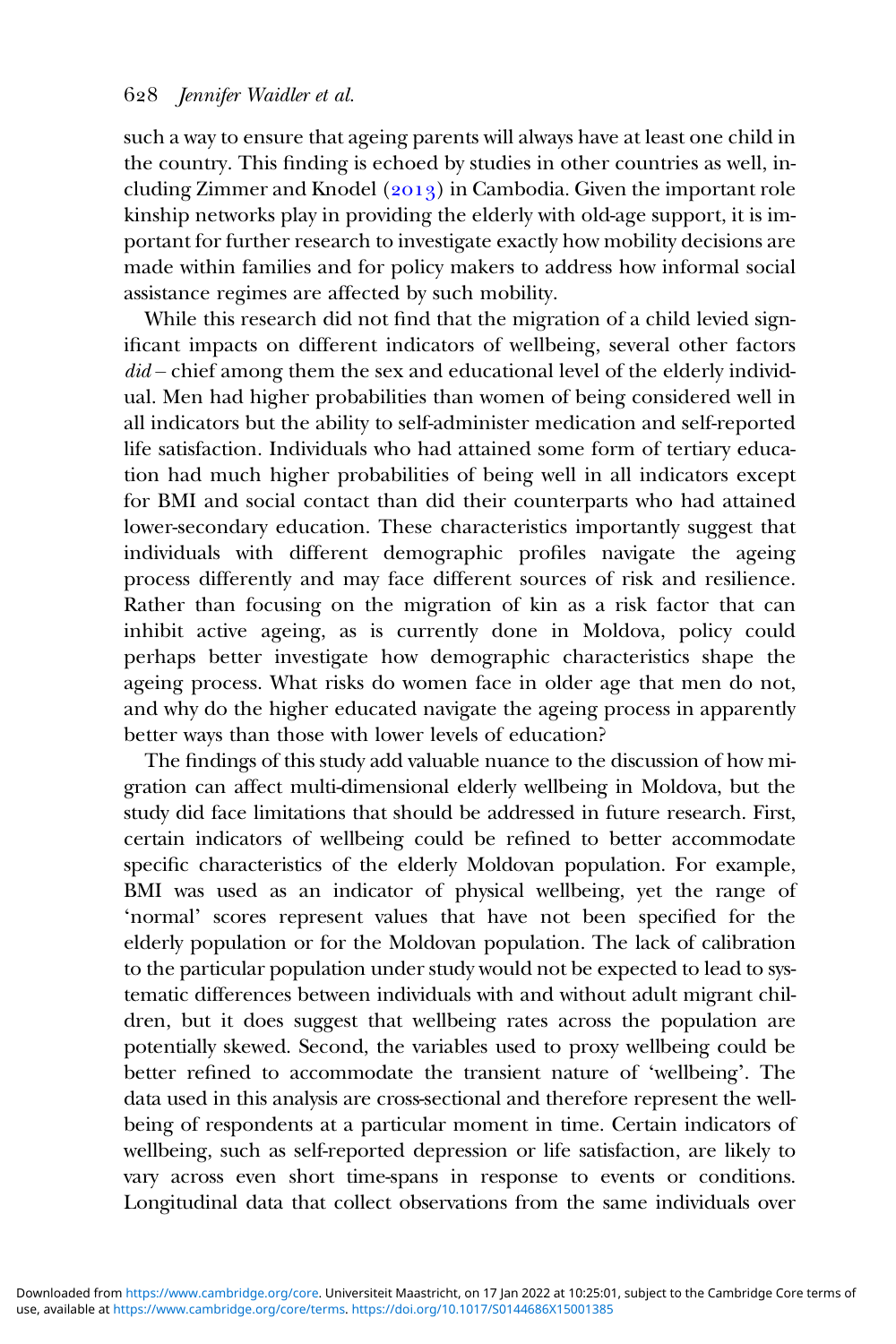time could help establish 'baseline' values of subjective wellbeing that could help determine whether individuals manifest temporary dips or peaks in response to life events or circumstances (Clark et al.  $2008$ ). A third and final limitation relates to the choice to only compare elderly individuals with at least one child abroad to those with no children abroad. The wellbeing outcomes of elderly individuals would be expected to differ based on the particular family situation in which an ageing person is embedded; two elderly persons with children living abroad may have markedly different outcomes if one of them has another children living in the same household and the other does not have any other children aside from the migrant living abroad. The location and availability of children matters for the type of care that an elderly person may receive; local, translocal and transnational care-givers are likely to have different capacities and constraints (Baldassar, Baldock and Wilding  $2007$ , emphasising the importance of better modelling the particular family constellation in which an elderly individual lives.

Despite these limitations, this study makes several contributions to the literature. First, the disaggregation of wellbeing into different domains illustrates the value in conceptualising wellbeing as an inherently multidimensional concept. Wellbeing rates varied considerably by domain and by indicator, signalling the danger in measuring wellbeing using traditional, uni-dimensional approaches based exclusively on material security. Second, the use of an instrumental variable approach to measuring the impacts of migration on the wellbeing outcomes of elderly individuals provided an apt illustration of how endogenity can bias results. The relationship between migration and wellbeing was significant only prior to application of an instrument, suggesting that the apparent influence of migration on specific wellbeing outcomes (such as mobility) was likely capturing unobservable characteristics of migrants and their families that could distort the estimation results. Third, and finally, the weak relationship between the migration of an adult child and the wellbeing outcomes of their elderly parents suggests that other factors of an individual's life – gender and education level chief among them – may play a stronger role in shaping wellbeing outcomes. Further exploration of the difference in wellbeing outcomes across different sub-population groups (e.g. men/women, rural/urban residents, poorly/well educated) is likely to reveal that migration is a much less strong predictor or contributor to wellbeing than other factors in an individual's life.

#### Acknowledgements

Funding for this research was provided by the European Commission through grant contract DCI-MIGR/2010/229-604. The project from which data were collected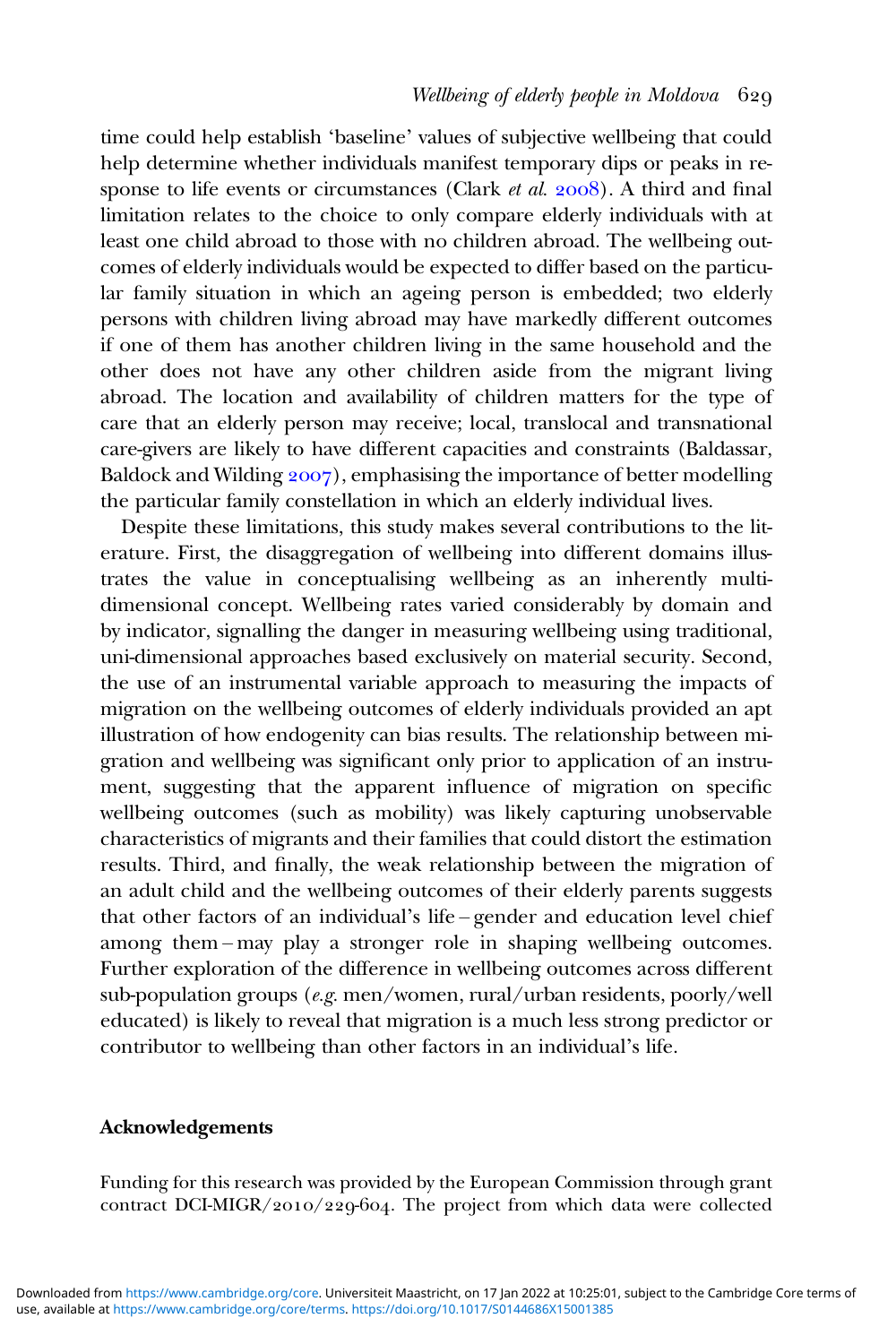<span id="page-24-0"></span>adheres to the International Code on Market and Social Research elaborated by the International Chamber of Commerce and the European Society for Opinion and Market Research (ESOMAR). The survey company responsible for data collection is an ESOMAR member and is subject to the ethical standards elaborated in the International Code. In addition, the protocols followed in the project were checked by the Moldovan Ministry of Labour, Social Protection and Family, as well as an independent psychologist who evaluated and approved the survey instrument.

#### References

- Abas, M. A., Punpuing, S., Jirapramukpitak, T., Guest, P., Tangchonlatip, K., Leese, M. and Prince, M. 2009. Rural–urban migration and depression in ageing family members left behind. British Journal of Psychiatry,  $195, 1, 54-60$ .
- Agree, E.M., Biddlecom, A.E. and Valente, T.W. 1999. Multi-generational exchanges in Taiwan and the Philippines: a social network approach. Hopkins Population Center Papers on Population WP 99-06, Johns Hopkins University, Baltimore, Maryland.
- Alkire, S. 2002. Dimensions of human development. World Development,  $30, 2$ ,  $181 - 205.$
- Alkire, S. and Foster, J. 2011. Counting and multidimensional poverty measurement. Journal of Public Economics,  $95, 7/8, 476 - 97$ .
- Alkire, S. and Santos, M. E. 2010. Acute multidimensional poverty: a new index for developing countries. Oxford Poverty and Human Development Initiative Working Paper 38, Oxford Department of International Development, University of Oxford, Oxford.
- Antman, F. 2010. Adult child migration and the health of elderly parents left behind in Mexico. American Economic,  $100$ ,  $2$ ,  $205-8$ .
- Atkinson, A. B. 2003. Multidimensional deprivation: contrasting social welfare and counting approaches. Journal of Economic Inequality,  $1, 1, 51-65$ .
- Baldassar, L. 2007. Transnational families and aged care: the mobility of care and the migrancy of ageing. Journal of Ethnic and Migration Studies, 33, 2, 275-07.
- Baldassar, L. and Baldock, C. 2000. Linking migration and family studies: transnational migrants and the care of aging parents. In Agozino, B. (ed.), Theoretical and Methodological Issues in Migration Research: Interdisciplinary, Intergenerational and International Perspectives. Ashgate, Aldershot, UK,  $61-89$ .
- Baldassar, L., Baldock, C. and Wilding, R. 2007. Families Caring Across Borders: Migration, Ageing and Transnational Caregiving. Palgrave Macmillan, New York.
- Böhme, M., Persian, R. and Stöhr, T. 2013. Alone but better off? Adult child migration and health of elderly parents in Moldova. Kiel Working Paper 1876, Kiel Institute for the World Economy, Kiel, Germany.
- Borowiak, E. and Kostka, T. 2004. Predictors of quality of life in older people living at home and in institutions. Aging Clinical and Experimental Research,  $\overline{16}$ ,  $\overline{3}$ , 212–20.
- Brown, R.I. and Brown, I. 2004. Quality of Life and Disability: An Approach for Community Practitioners. Jessica Kingsley Publishers, London.
- Clark, A. E., Diener, E., Georgellis, Y. and Lucas, R. E. 2008. Lags and leads in life satisfaction: a test of the baseline hypothesis. The Economic Journal,  $118$ ,  $529$ ,  $F_{222-43}$ .
- Coughlin, J. 2010. Estimating the impact of caregiving and employment on wellbeing. Outcomes  $\mathcal{C}$  Insights in Health Management, **2**, 1, 1-7.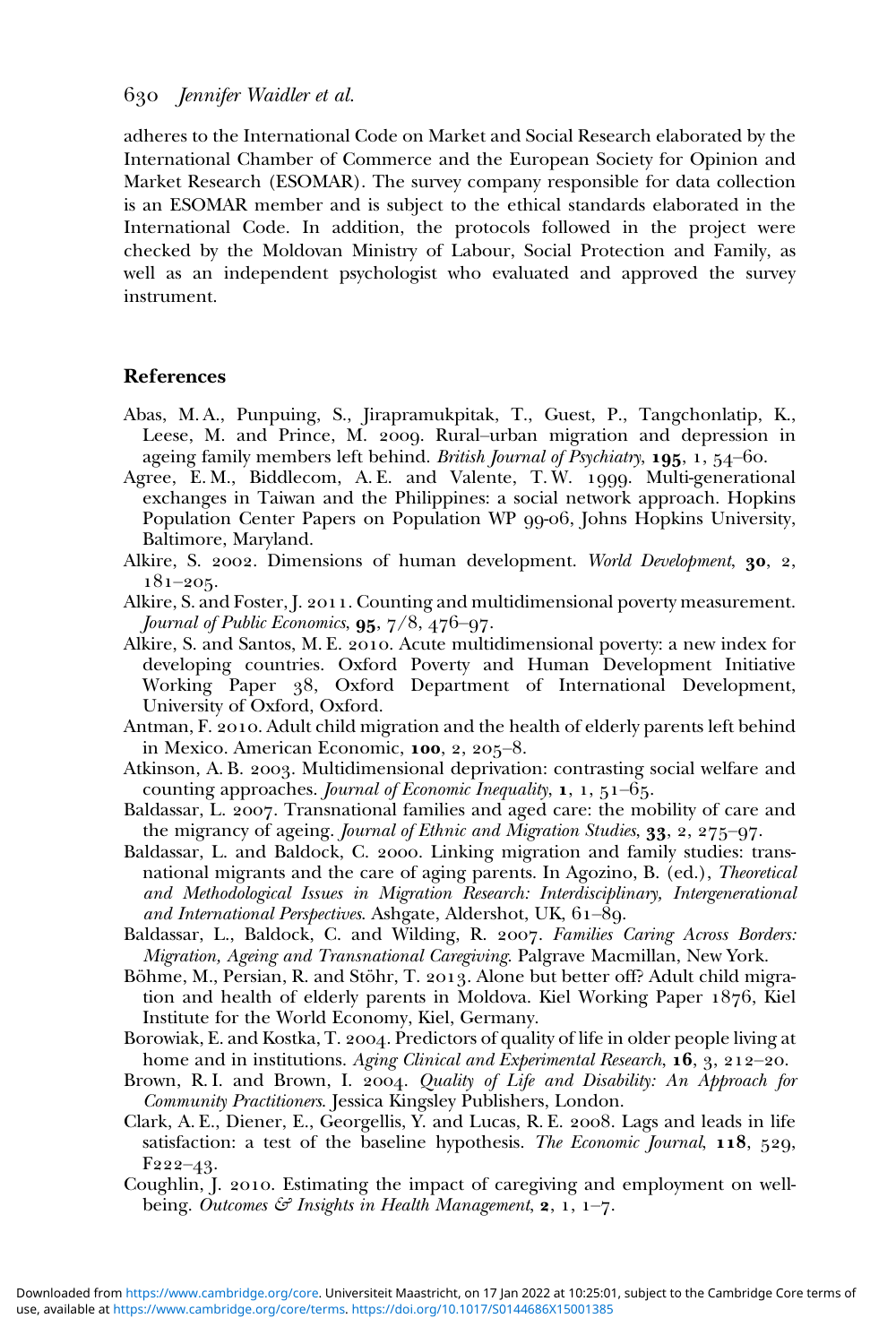- <span id="page-25-0"></span>Cummins, R. 1996. The domains of life satisfaction: an attempt to order chaos. Social Indictors Research,  $38, 3, 303-28$ .
- Cummins, R. 1999. A psychometric evaluation of the comprehensive Quality of Life Scale – Fifth Edition. In Lim, L. Y., Yuen, B. K. P. and Löw, C. (eds), Urban Quality of Life: Critical Issues and Options. National University of Singapore, Singapore,  $32-46$ .
- Dijkers, M. 2007. 'What's in a name?' The indiscriminate use of the 'quality of life' label, and the need to bring about clarity in conceptualisations. International Journal of Nursing Studies,  $44$ ,  $1, 153-5$ .
- Dong, Y. and Lewbel, A. 2012. A simple estimator for binary choice models with endogenous regressors. Econometrics Reviews,  $34$ , 1-2, 82-105.
- Farquhar, M. 1995. Elderly people's definitions of quality of life. Social Science  $\mathcal{F}$ Medicine,  $41, 10, 1439 - 46$ .
- Fillenbaum, G. 1984. The wellbeing of the elderly: approaches to multidimensional assessment. WHO Offset Publication 84, Center for the Study of Aging and Human Development, Duke University Medical Center, Durham, North Carolina and World Health Organization, Geneva.
- Frankenberg, E., Lillard, L. and Willis, R. J. 2004. Patterns of intergenerational transfers in Southeast Asia. Journal of Marriage and Family,  $64$ , 3,  $627-41$ .
- George, L. K. and Bearon, L. B. 1980. *Quality of Life in Older Persons: Meaning and* Measurement. Human Sciences Press, New York.
- Grant, G., Falkingham, J. and Evandrou, M. 2009. The impact of adult children's migration on wellbeing in later life: voices from Moldova. Discussion Paper 0002, Centre for Research on Ageing, School of Social Science, University of Southampton, Southampton, UK.
- International Organisation for Migration 2012. Extended Migration Profile of the Republic of Moldova. International Organisation for Migration, Chisinau, Moldova.
- Kalmijn, M. and Saraceno, C. 2008. A comparative perspective on intergenerational support. European Societies,  $10, 3, 479 - 508$ .
- Kanaiaupuni, S. 2000. Leaving parents behind: migration and elderly living arrangements in Mexico. Center for Demography and Ecology Working Paper  $qq-16$ , University of Wisconsin, Madison, Wisconsin.
- Kaneda, T., Lee, M. and Pollard, K. 2011. SCL/PRB Index of Well-being in Older Populations. Stanford Center on Longevity, Stanford, California.
- King, R. and Vullnetari, J. 2006. Orphan pensioners and migrating grandparents: the impact of mass migration on older people in rural Albania. Ageing  $G$  Society, 26, 5, 783-816.
- Kleibergen, F. and Paap, R. 2006. Generalized reduced rank tests using the singular value decomposition. Journal of Econometrics,  $133, 1, 97-126$ .
- Marchetta, F. 2012. Return migration and the survival of entrepreneurial activities in Egypt. World Development,  $40, 10, 1999 - 2013$ .
- Pant îru, M. C., Black, R. and Sabates-Wheeler, R. 2007. Migration and poverty reduction in Moldova. Working Paper C10, Development Research Centre on Migration, Globalisation, and Poverty, University of Sussex, Brighton, UK.
- Ratha, D., Mohapatra, S. and Silwal, A. 2011. Migration and Remittances Factbook 2011. World Bank, Washington DC.
- Robeyns, I. 2005. The capability approach: a theoretical survey. Journal of Human Development and Capabilities,  $6, 1, 93-117$ .
- Roelen, K. and Gassmann, F. 2012. Child Well-being in Kazakhstan. UNICEF Kazakhstan, Astana, Kazakhstan.
- Roelen, K., Gassmann, F. and de Neubourg, C. 2011. False positives or hidden dimensions: what can monetary and multidimensional measurement tell us